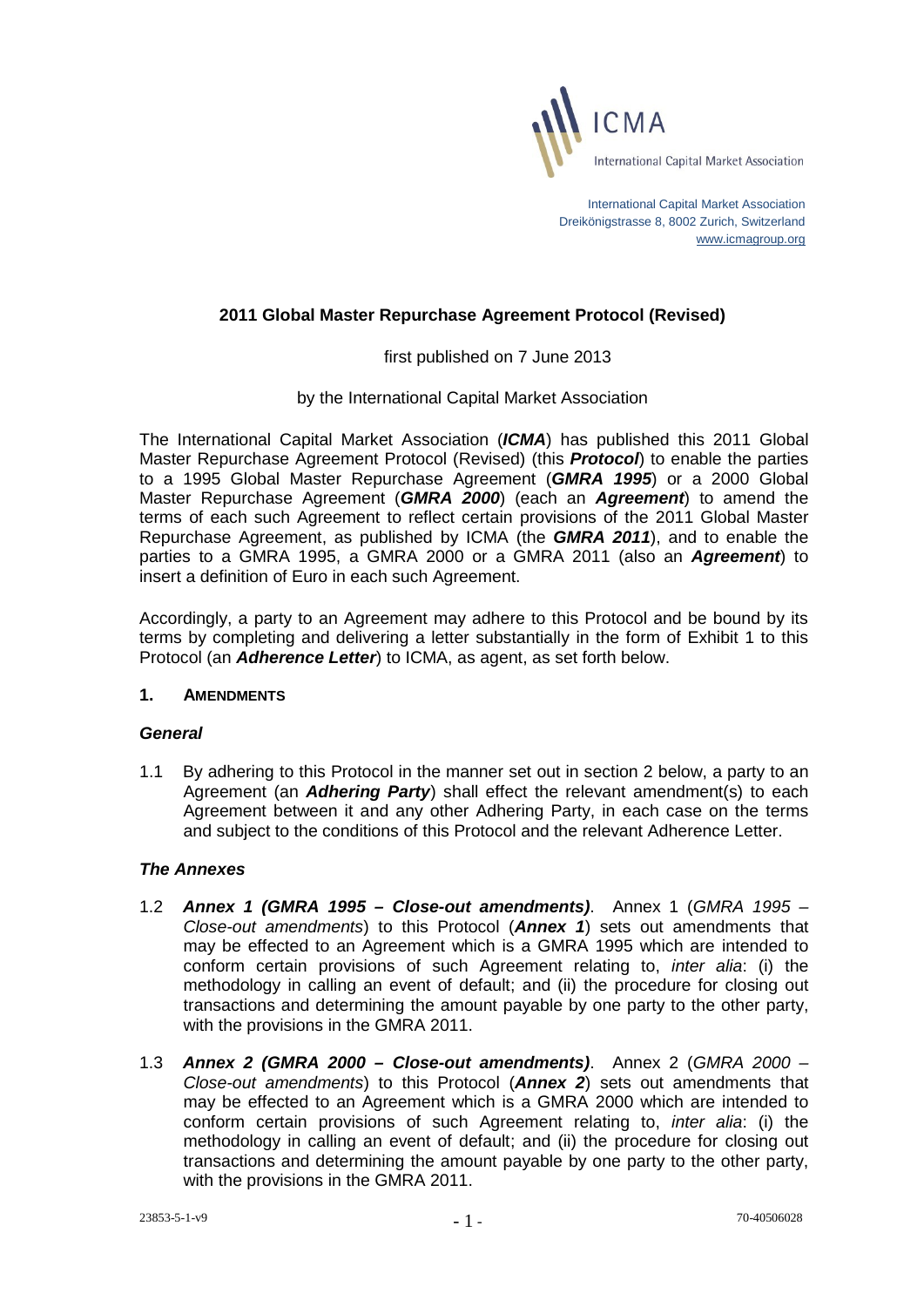

- 1.4 **Annex 3 (Set-off).** Annex 3 (Set-off) to this Protocol **(Annex 3)** sets out an amendment that may be effected to an Agreement which is a GMRA 1995 or a GMRA 2000 to insert a contractual set-off clause in line with the contractual setoff clause contained in the GMRA 2011.
- 1.5 *Annex 4 (Euro definition)*. Annex 4 (*Euro definition*) to this Protocol (*Annex 4*) sets out an amendment that may be effected to an Agreement which is a GMRA 1995, a GMRA 2000 or a GMRA 2011 to insert a definition of Euro.
- 1.6 *Annex 5 (Changes to LIBOR references).* Annex 5 (*Changes to LIBOR references*) (*Annex 5*) sets out amendments that may be effected to an Agreement which is a GMRA 1995 or a GMRA 2000 to replace references to LIBOR with references to a new definition of Applicable Rate (to the extent that such amendment has not already been made under Annex 1 or Annex 2).
- 1.7 Annex 1, Annex 2, Annex 3, Annex 4 and Annex 5 are collectively referred to as the *Annexes* and each an *Annex*.

#### *Elections in the Adherence Letter*

- 1.8 Each Adhering Party should specify in its Adherence Letter whether the amendments set out in an Annex are to be applicable or not applicable by ticking the relevant boxes in such Adherence Letter.
- 1.9 In respect of any Agreement between two Adhering Parties, where, in relation to an Annex, both parties have specified in their Adherence Letters that such Annex is applicable, the amendments set out in that Annex will take effect and apply to such Agreement (and such Agreement shall be amended accordingly), in each case on the terms and subject to the conditions of this Protocol and the relevant Adherence Letter.

#### *Preservation of Express Provisions*

- 1.10 Subject to paragraph 1.11 below, nothing in this Protocol shall amend any Express Provision (as defined below) in an Agreement and, for the avoidance of doubt, any amendment set out in this Protocol which would, but for this provision, apply so as to amend an Express Provision shall not apply.
- 1.11 In relation to any Grace Period Express Provision (as defined below), subject to paragraph 1.13 below, any amendments made pursuant to this Protocol will be modified so as to permit the relevant grace period to continue to apply, *mutatis mutandis*, to such Grace Period Express Provision upon its amendment.
- 1.12 *Express Provision* means, in respect of an Agreement, any provision expressly set out in any confirmation in respect of a Transaction that is governed by the Agreement, any Annex to the Agreement, or any amendment or modification to the Agreement, that provides for:
	- (a) a procedure or mechanism that differs from that set out in the pre-printed form of the GMRA 1995 or GMRA 2000, as applicable, for determining the Default Market Value of Equivalent Securities or Equivalent Margin Securities (each as defined in the Agreement);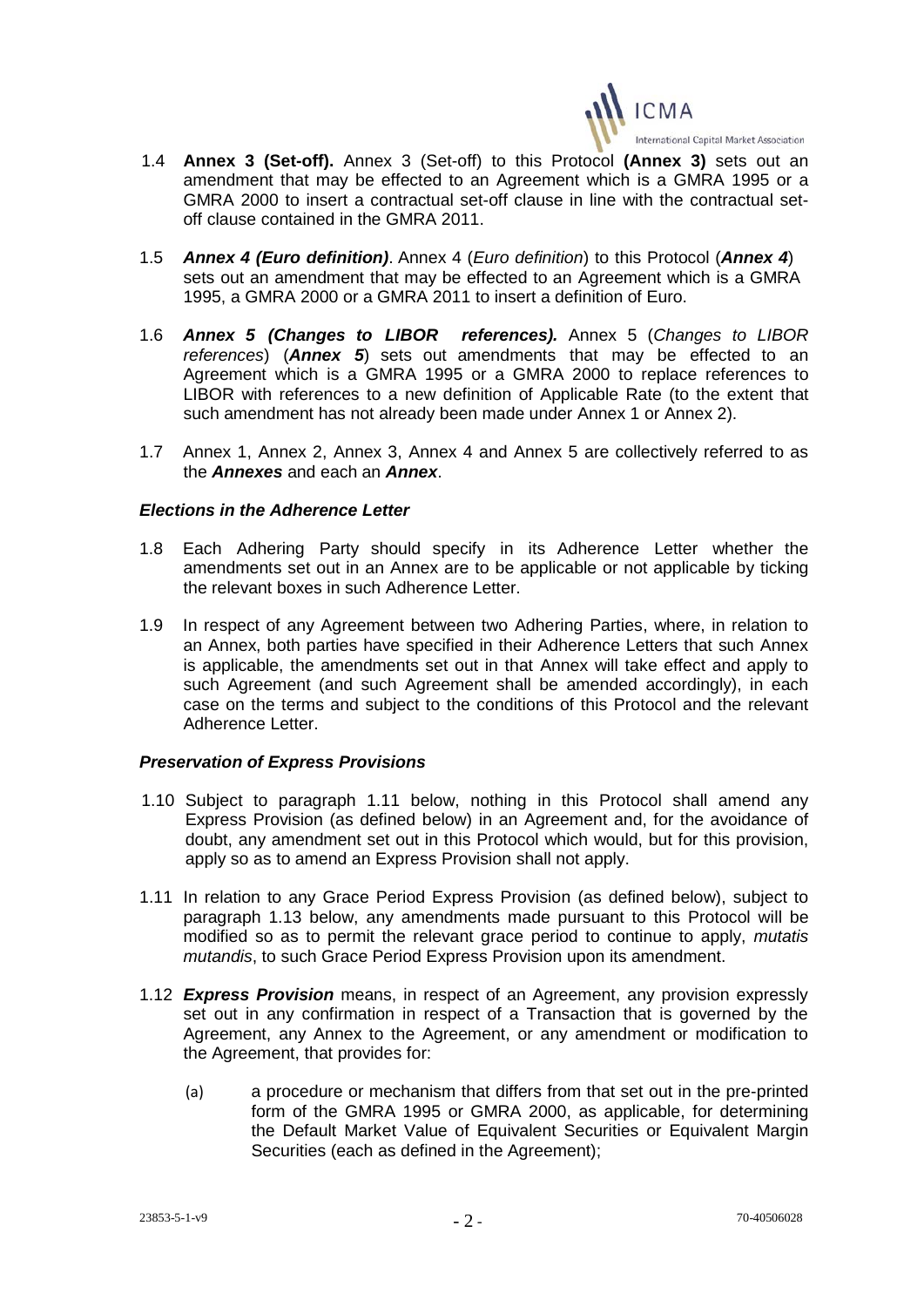

- (b) a procedure or mechanism that differs from that set out in the pre-printed form of the GMRA 1995 or the GMRA 2000, as applicable, for determining the amount that would be payable by one party to the other party under paragraph 10(b) of the Agreement; or
- (d) any grace period in the description of any Event of Default (as defined in the Agreement) **(**a **Grace Period Express Provision).**

## *Reduced amendments where Event of Default for Act of Insolvency has been modified from pre-printed form*

- 1.13 Where, in respect of an Agreement between two Adhering Parties:
	- (a) in that Agreement, any modification has been made to paragraph 10(a) (iv) of the pre-printed form of the GMRA 1995 or paragraph10(a) (vi) of the pre-printed form of the GMRA 2000, as the case may be; and
	- (b) both Adhering Parties have specified in their Adherence Letters that the amendments set out in Annex 1 (in the case of an Agreement which is a GMRA 1995) or Annex 2 (in the case of an Agreement which is a GMRA 2000) are applicable,

then the only amendment set out in Annex 1 or Annex 2, as the case may be, that shall apply is the amendment to the Spot Rate definition in paragraph 2 (*Definitions*) of the Agreement; no other amendment contemplated in Annex 1 or Annex 2, as the case may be, shall amend any provision of the Agreement.

## **2. ADHERENCE AND EFFECTIVENESS**

- (a) Adherence to this Protocol will be evidenced by the execution and delivery, in accordance with section 5(g) below, to ICMA, as agent, of an Adherence Letter by an Adhering Party. The closing date of this Protocol (the *Closing Date*) is 1 September 2017, however ICMA shall have the right, in its sole and absolute discretion, to designate an alternative date as the Closing Date, which may be earlier or later than 1 September 2017, upon thirty calendar days' notice on its website at [www.icmagroup.org](http://www.icmagroup.org/) (or by other suitable means). After the Closing Date, ICMA will not accept any further Adherence Letters to the Protocol.
- (b) Each Adhering Party will deliver two copies of the Adherence Letter, one a manually signed original and the other a conformed copy containing, in place of each signature, the printed or typewritten name of each signatory. Each Adhering Party agrees that, for evidentiary purposes, a conformed copy of an Adherence Letter certified by an appropriate officer of ICMA will be deemed to be an original.
- (c) Any amendment pursuant to this Protocol of an Agreement will be effective on receipt by ICMA, as agent, of an Adherence Letter from the later of the Adhering Parties in respect of that Agreement to adhere.
- (d) This Protocol is intended for use without negotiation, but without prejudice to any amendment, modification or waiver in respect of an Agreement that the parties may otherwise effect in accordance with the terms of that Agreement.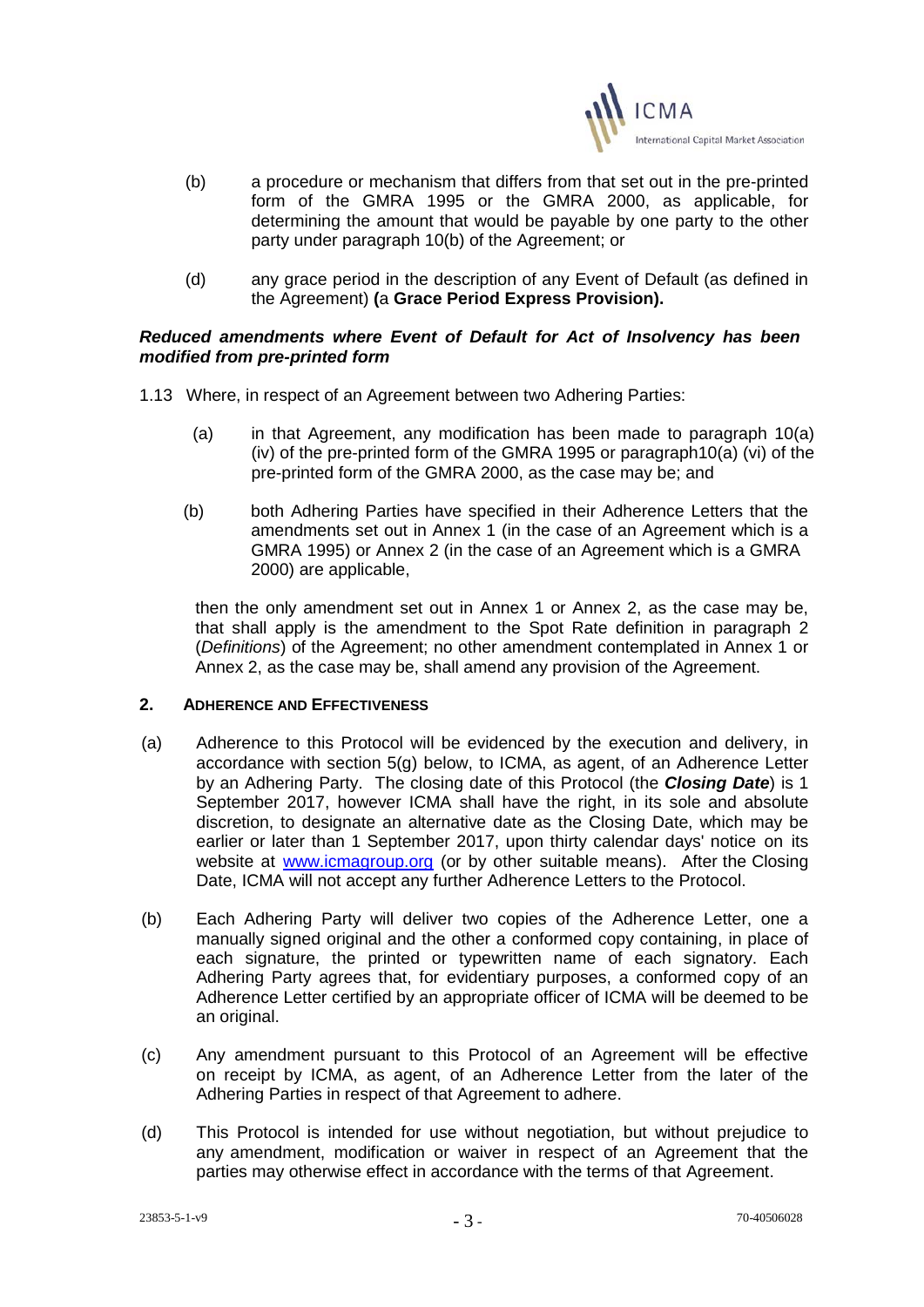

(e) In adhering to this Protocol, an Adhering Party may not specify additional provisions, conditions or limitations in its Adherence Letter or otherwise. Any purported adherence that ICMA, as agent, determines in good faith is not in compliance with this section will be void.

### **3. REPRESENTATIONS AND WARRANTIES**

- 3.1 Each Adhering Party represents and warrants to each other Adhering Party with which it has an Agreement, on a continuing basis and in respect of such Agreement, that:
	- (a) it is duly authorised and empowered to execute and deliver the Adherence Letter and perform its duties under the Adherence Letter and the Agreement (as amended by the Adherence Letter and this Protocol);
	- (b) it is acting as principal in respect of the Adherence Letter or, where it has entered into an Agreement as agent in accordance with the provisions of that Agreement, as agent;
	- (c) the person signing the Adherence Letter on its behalf is duly authorised to do so on its behalf;
	- (d) it has obtained all authorisations of any governmental or regulatory body required in connection with the Adherence Letter and the Agreement as amended by the Adherence Letter and this Protocol and such authorisations are in full force and effect;
	- (e) the execution, delivery and performance of the Adherence Letter and the Agreement (as amended by the Adherence Letter and this Protocol) will not violate any law, ordinance, charter, by-law or rule applicable to it or any agreement by which it is bound or by which any of its assets are affected;
	- (f) the text of its Adherence Letter and the Annexes conform exactly to the text of the standard form of Adherence Letter and Annexes posted by ICMA on its website.

#### **4. EVIDENCE OF CAPACITY AND AUTHORITY**

Each Adhering Party shall deliver to ICMA, as agent, appropriate evidence of its capacity to adhere to this Protocol and the authority of anyone signing on its behalf and, where the Adhering Party is acting as agent, appropriate evidence of its authority to act as agent.

### **5. MISCELLANEOUS**

#### (a) *Entire Agreement; Restatement*.

(i) This Protocol constitutes the entire agreement and understanding of the Adhering Parties with respect to its subject matter and supersedes all oral communication and prior writings (except as otherwise contemplated or provided in an Annex or elsewhere in this Protocol) with respect thereto.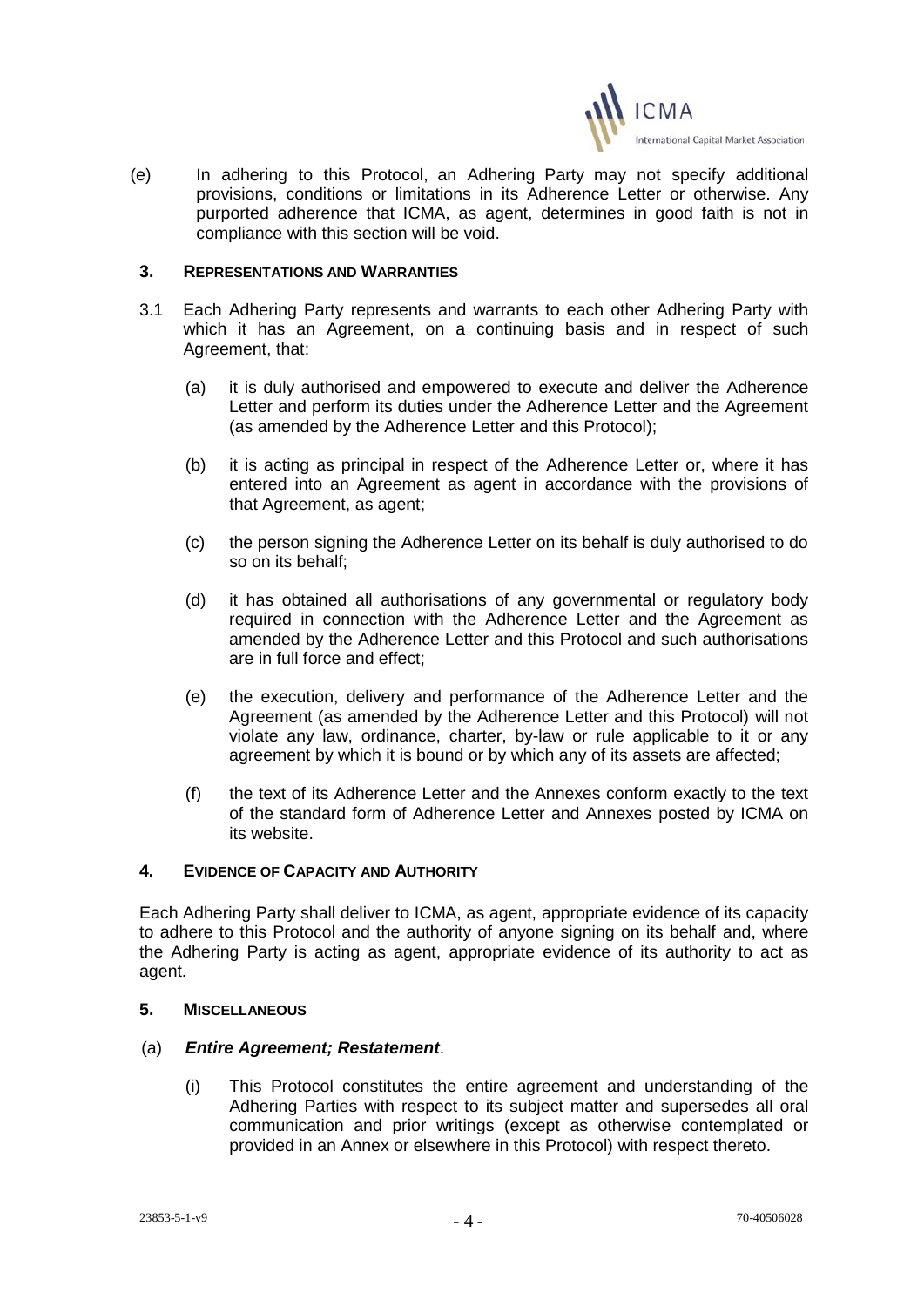

- (ii) Except for any amendment to an Agreement made pursuant to this Protocol, all terms and conditions of that Agreement will continue in full force and effect in accordance with its provisions on the effective date of that amendment.
- (b) *Amendments*. No amendment, modification or waiver in respect of the matters contemplated by this Protocol will be effective unless made in accordance with the terms of the Agreement and then only with effect between the parties to that Agreement.
- (c) *Limited Right to Revoke*. Adherence to this Protocol is irrevocable except that an Adhering Party may, by subsequently delivering to ICMA, as agent, a notice substantially in the form of Exhibit 2 to this Protocol (a *Revocation Notice*), designate a date no earlier than 20 November 2013 (such designated date, a **Party Specific Cut-off Date**) as the last date on which any counterparty may adhere to this Protocol in respect of any Agreement between them, and:
	- (i) any designated Party Specific Cut-off Date that would otherwise fall on a Business Day that is less than three days following the day on which the Revocation Notice is effectively delivered will be deemed to occur on the day that is three days following the date of such effective delivery. Any designated Party Specific Cut-off Date that would otherwise fall on a day that is not a day on which ICMA's office is open will be deemed to occur on the next day that the ICMA office is open;
	- (ii) upon the effective designation of a Party Specific Cut-off Date by an Adhering Party, this Protocol will not amend or otherwise affect any Agreement between that Adhering Party and its counterparty which adheres to this Protocol after that Party Specific Cut-off Date occurs or is deemed to occur. The foregoing is without prejudice to any amendment to any Agreement between two Adhering Parties effected pursuant to this Protocol on or before the day on which that Party Specific Cut-off Date occurs or is deemed to occur, which will continue in full force and effect;
	- (iii) each Revocation Notice must be delivered in duplicate, one a manually signed original and the other a conformed copy containing, in place of each signature, the printed or typewritten name of each signatory;
	- (iv) each Adhering Party agrees that, for evidentiary purposes, a conformed copy of a Revocation Notice certified by an appropriate officer of ICMA will be deemed to be an original; and
	- (v) any purported revocation that ICMA, as agent, determines in good faith is not in compliance with this section 5(c) will be void and ICMA shall notify the affected parties promptly and in writing.
- (d) *Headings*. The headings used in this Protocol and any Adherence Letter are for purposes of reference only and are not to affect the construction of or to be taken into consideration in interpreting this Protocol or any Adherence Letter.
- (e) *Definitions*. Capitalised terms used but not otherwise defined in this Protocol shall have the meanings given to them in the relevant Agreement.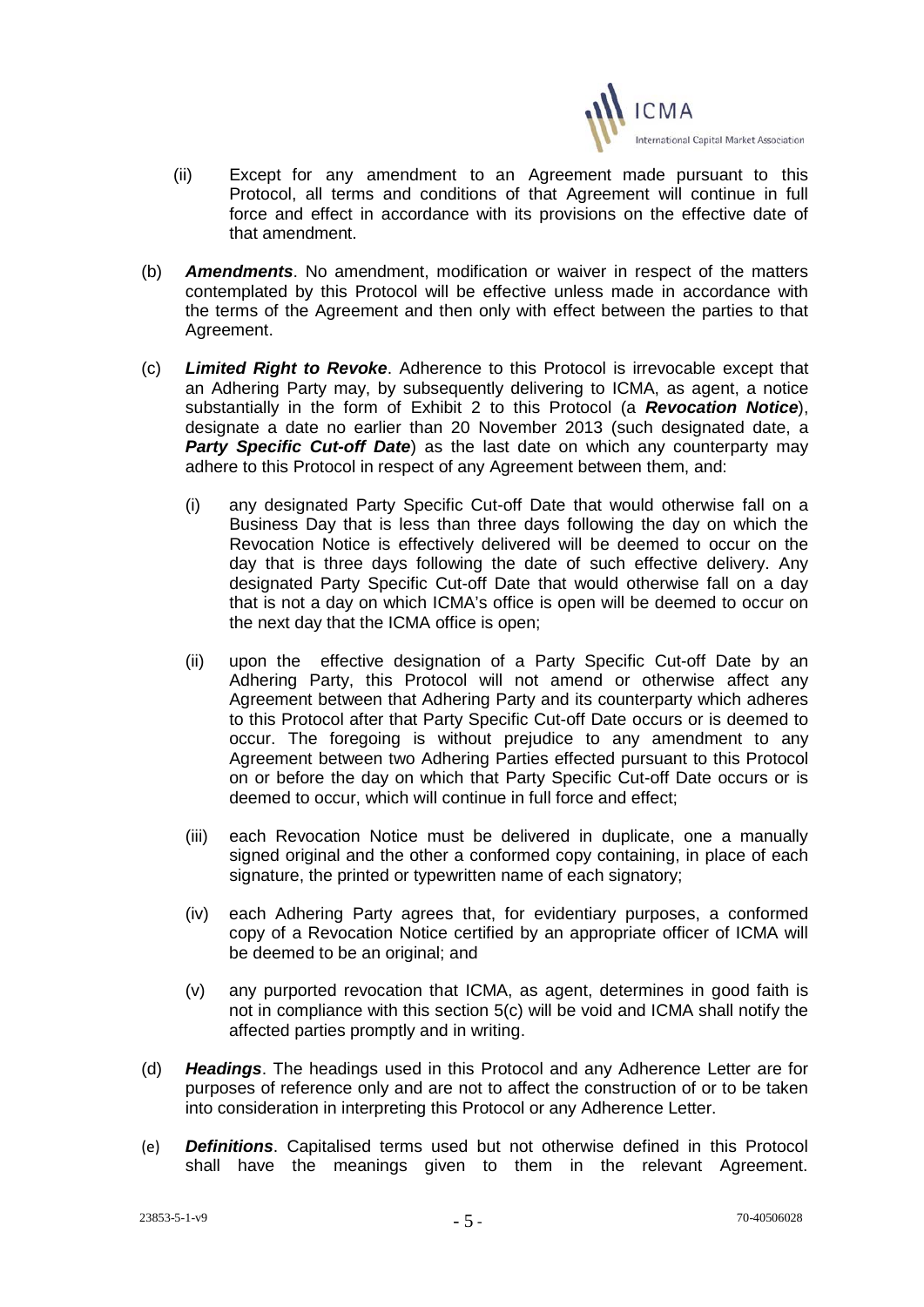

(f) *Governing law and jurisdiction*. This Protocol, each Adherence Letter, the amendments to each Agreement and any non-contractual obligations arising out of or in connection with any of the foregoing shall, as between two Adhering Parties and in respect of each Agreement between them, be governed by, and interpreted in accordance with, the laws of England.

The English courts shall, as between two Adhering Parties and in respect of each Agreement between them, have exclusive jurisdiction in relation to all disputes (including claims for set-off and counterclaims) arising out of or in connection with this Protocol, each Adherence Letter and the amendments to each Agreement, including, without limitation, disputes arising out of or in connection with: (i) the creation, validity, effect, interpretation, performance or non-performance of, or the legal relationships established by, any of the foregoing; and (ii) any noncontractual obligations arising out of or in connection with any of the foregoing. For such purposes, each Adhering Party irrevocably submits to the jurisdiction of the English courts and waives any objection to the exercise of such jurisdiction.

- (g) *Notices*. Any Adherence Letter or Revocation Notice must be in writing and delivered in person or by courier on any business day between 9:00 a.m. and 5:00 p.m. local time to the GMRA Protocol Services, ICMA at Dreikönigstrasse 8, 8002 Zurich, Switzerland marked for the attention of the Legal Department, Protocol Services. An Adherence Letter or a Revocation Notice will be deemed effectively delivered on the date it is delivered unless on the date of that delivery the receiving ICMA office is closed or that communication is delivered after 3:00 p.m. Zurich time, in which case that communication will be deemed effectively delivered on the next day the ICMA office is open.
- (h) *Limitation of liability:* Neither ICMA nor any of its officers, servants or agents will incur any liability to any Adhering Party or any other person or be responsible for any loss, damage, expense or claim whatsoever suffered or incurred by any Adhering Party or any other person as a result of performing or failing to perform any of its functions under this Protocol except to the extent that such liability, loss, damage, claim or expense is shown to be attributable to the fraud or wilful default of ICMA. Neither ICMA nor any of its officers, servants or agents shall be liable for any loss of business, profit or consequential damage of any kind whatsoever. Without limiting the generality of paragraph (f) (*Governing law and jurisdiction*) above, this paragraph (h) (*Limitation of liability*), the Protocol and any noncontractual obligations arising out of or in connection with any of the foregoing shall be governed by, and interpreted in accordance with, the laws of England.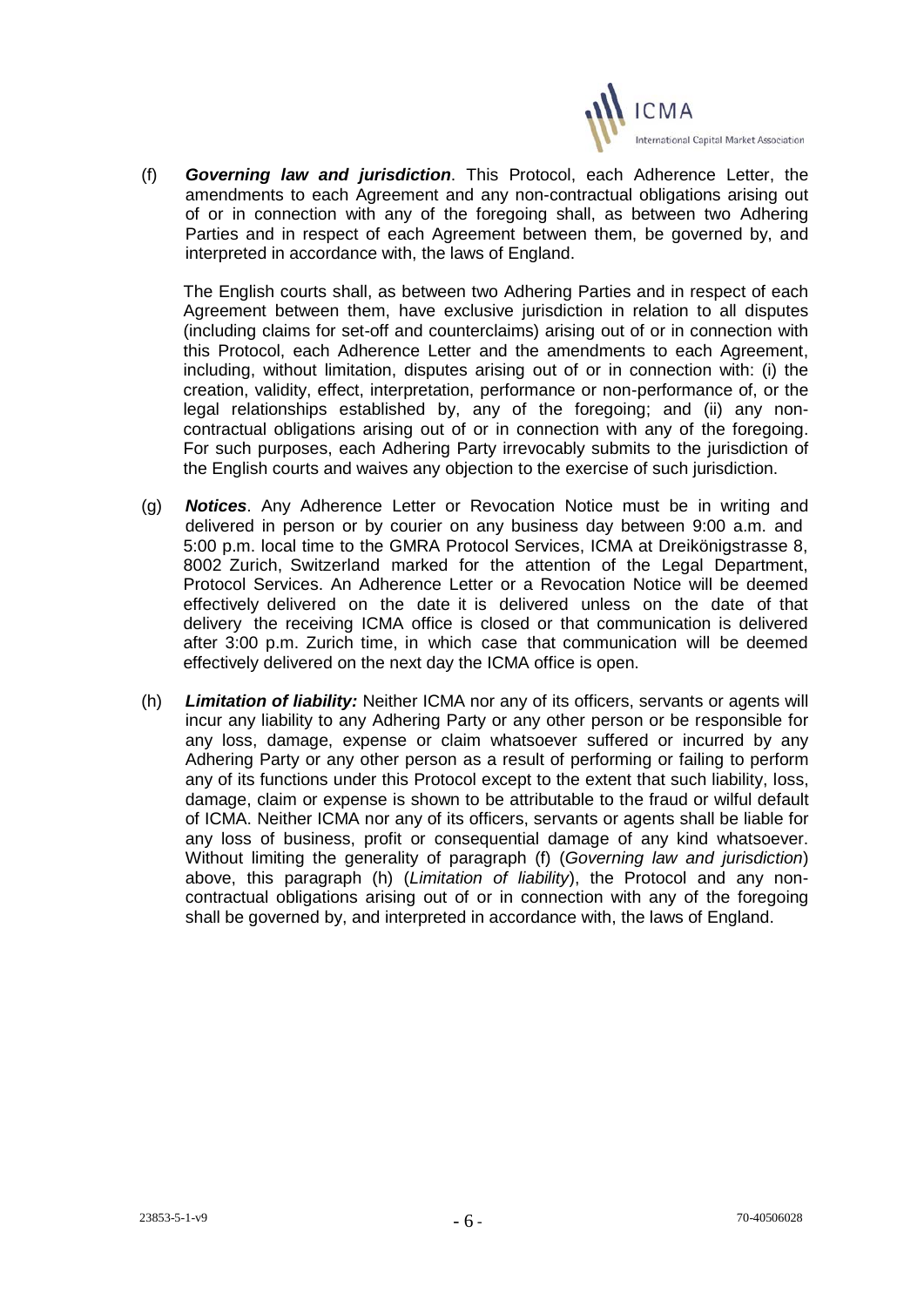

### EXHIBIT 1 to 2011 Global Master Repurchase Agreement Protocol (Revised)

# **Form of Adherence Letter**

# **[Letterhead of Adhering Party]**

[Date]

# **GMRA Protocol Services International Capital Market Association Dreikönigstrasse 8 8002 Zurich Switzerland**

Dear Sirs,

# **2011 Global Master Repurchase Agreement Protocol (Revised) - Adherence**

The purpose of this letter is to confirm our adherence to the 2011 Global Master Repurchase Agreement Protocol (Revised) as first published by the International Capital Market Association on or about 7 June 2013 (the **Protocol**). This letter constitutes an Adherence Letter as referred to in the Protocol.

The definitions and provisions contained in the Protocol are incorporated into this Adherence Letter, which supplements and forms part of each Agreement between us and each other Adhering Party.

#### **1. APPLICABLE TERMS**

Pursuant to section 1.8 of the Protocol, our elections are as follows<sup>1</sup>:

|                                            | Applicable | <b>Not Applicable</b> |
|--------------------------------------------|------------|-----------------------|
| Annex 1 (GMRA 1995 – Close-out amendments) |            |                       |
|                                            |            |                       |
| Annex 2 (GMRA 2000 – Close-out amendments) |            |                       |
|                                            |            |                       |
| Annex 3 (Set-off)                          |            |                       |
|                                            |            |                       |
| Annex 4 ( <i>Euro definition</i> )         |            |                       |
|                                            |            |                       |
| Annex 5 (Changes to LIBOR references)      |            |                       |
|                                            |            |                       |

 $1$  Tick the appropriate boxes to make your elections.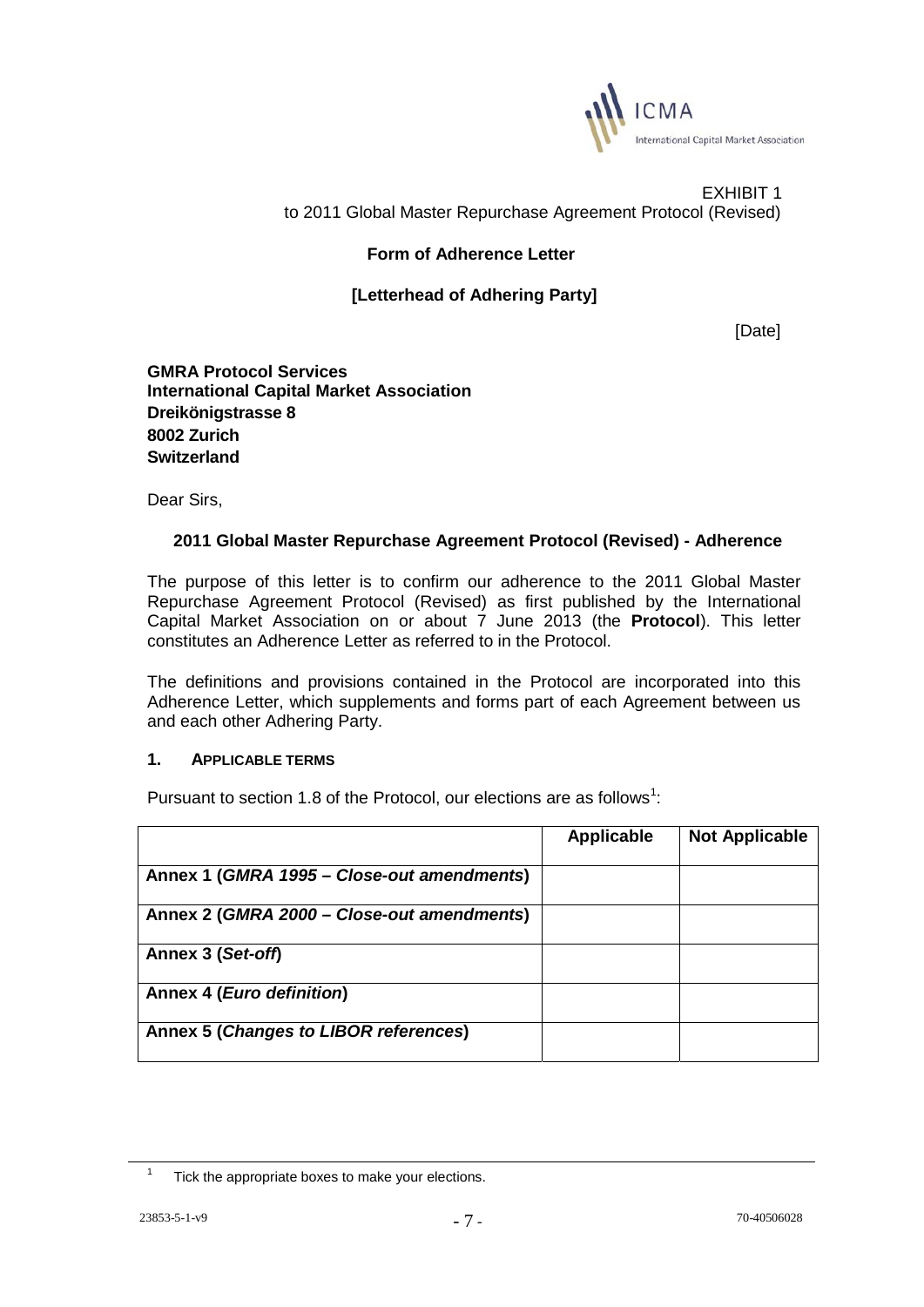

## **2. APPOINTMENT AS AGENT AND RELEASE**

We hereby appoint ICMA as our agent for the limited purposes of the Protocol and accordingly we waive, and hereby release ICMA from, any rights, claims, actions or causes of action whatsoever (whether in contract, tort or otherwise) arising out of or in any way relating to this Adherence Letter or our adherence to the Protocol or any actions contemplated as being required by ICMA.

# **3. CONTACT DETAILS**

Our contact details for purposes of this Adherence Letter are:

Name: Address: Telephone: Fax: Email:

We consent to the publication of the conformed copy of this letter by ICMA and to the disclosure by ICMA of the contents of this letter.

Yours faithfully,

By:

Name: when the contract of the contract of the contract of the contract of the contract of the contract of the contract of the contract of the contract of the contract of the contract of the contract of the contract of the

Title: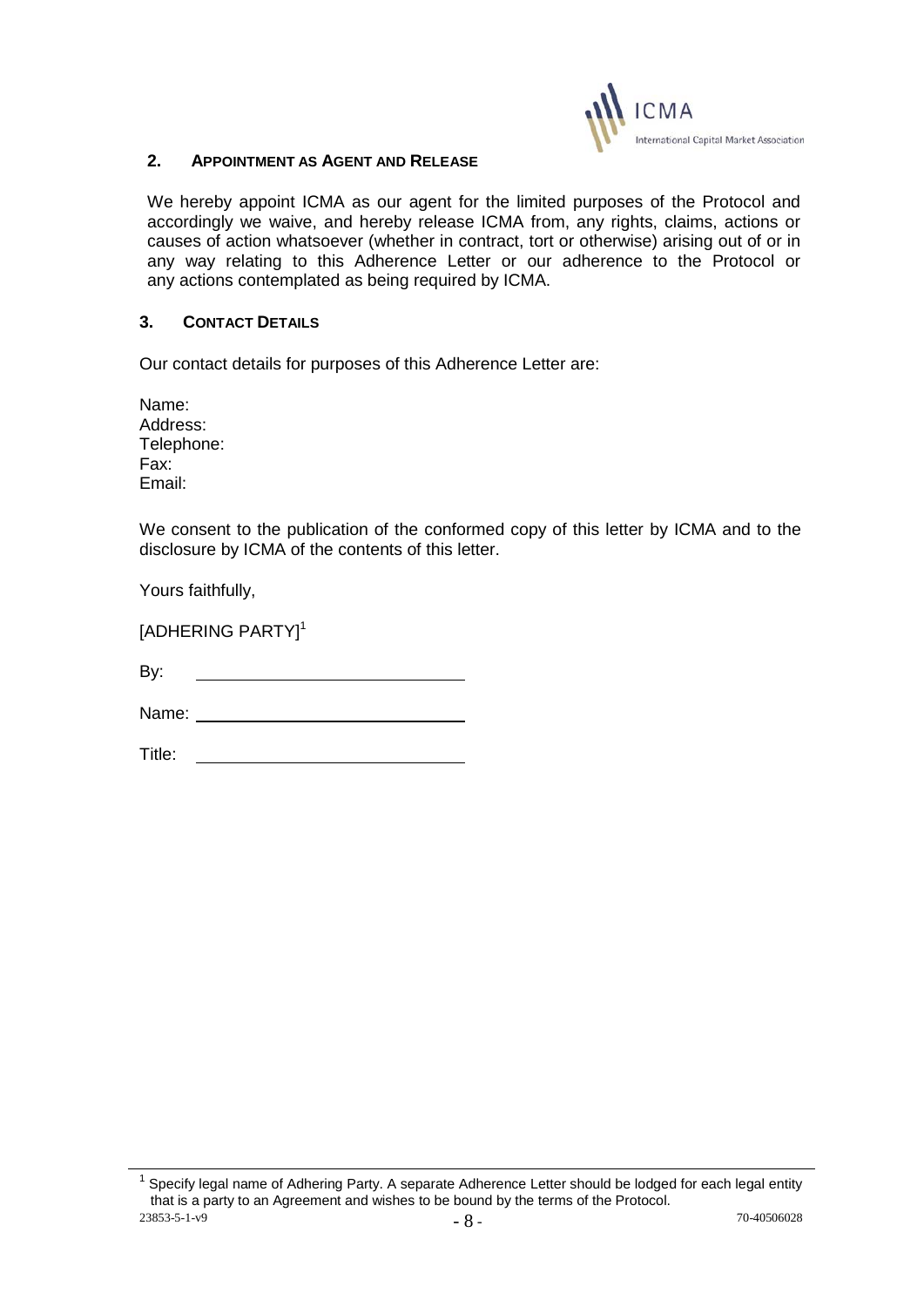

EXHIBIT 2 to 2011 Global Master Repurchase Agreement Protocol (Revised)

# **Form of Revocation Notice**

# **[Letterhead of Adhering Party]**

[Date]

### **GMRA Protocol Services International Capital Market Association Dreikönigstrasse 8 8002 Zurich Switzerland**

Dear Sirs,

# **2011 Global Master Repurchase Agreement Protocol (Revised) – Revocation Notice**

The purpose of this letter is to notify you that we wish to designate as the last date on which any counterparty may indicate its adherence to the 2011 Global Master Repurchase Agreement Protocol (Revised), in respect of any Agreement between us, the following date (the *Party Specific Cut-off Date*):

# [SPECIFY DATE]

This letter constitutes a Revocation Notice as referred to in the 2011 Global Master Repurchase Agreement Protocol (Revised).

We consent to the publication of the conformed copy of this notice by ICMA on and after the Party Specific Cut-off Date and to the disclosure by ICMA of the contents of this letter.

Yours faithfully,

[ADHERING PARTY]<sup>1</sup>

| By: |
|-----|
|-----|

Specify legal name of Adhering Party.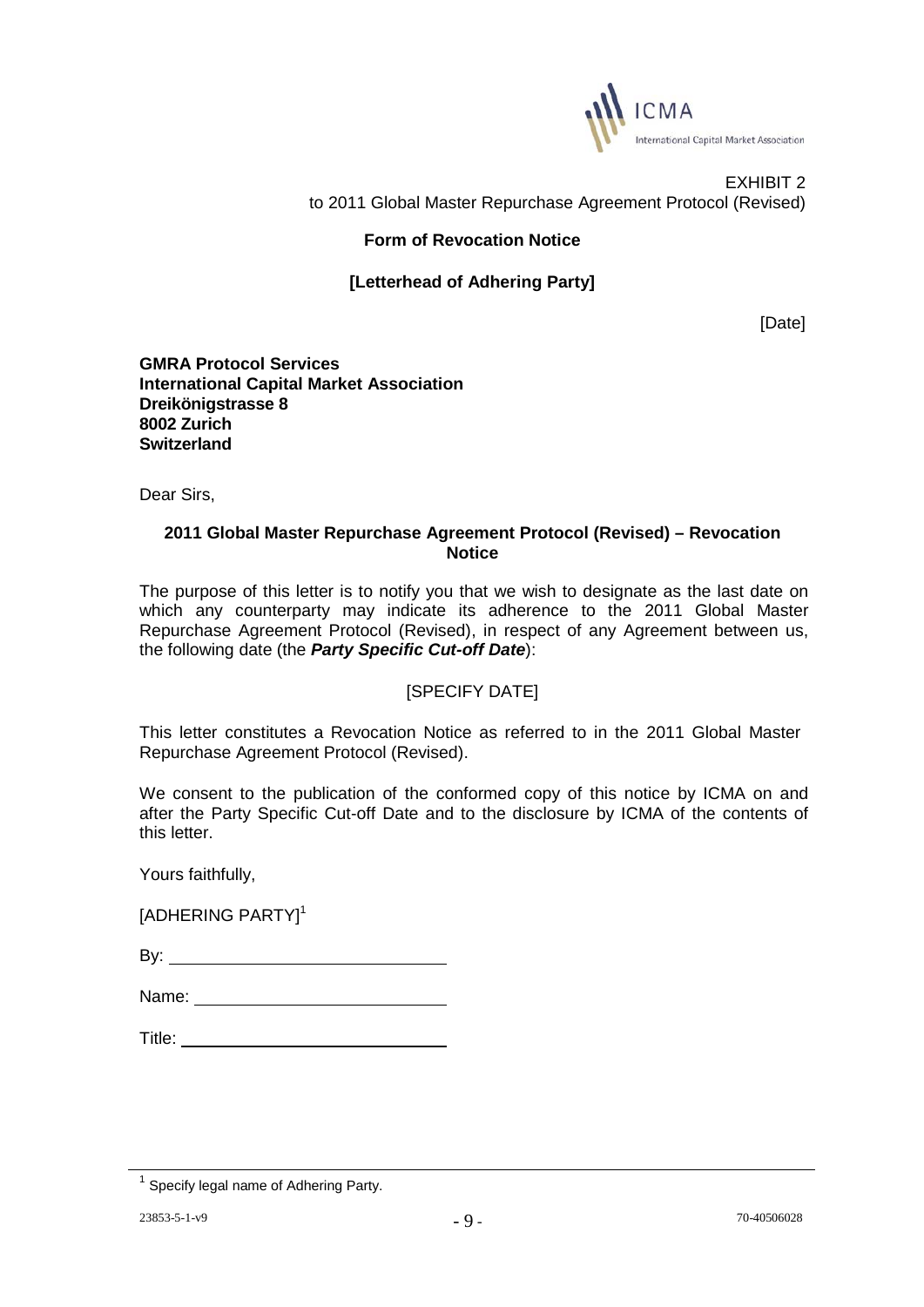

#### **GMRA 1995 – Close-out amendments**

### **1. Amendments to Paragraph 2 (Definitions)**

- 1.1 A new paragraph 2(bA) is added immediately following paragraph 2(b) as follows:
	- "(bA) "Applicable Rate", in relation to any sum in any currency:

(a) for the purposes of paragraph 10, the rate selected in a commercially reasonable manner by the non-Defaulting Party; and

(b) for any other purpose, the rate agreed by the parties acting in a commercially reasonable manner;".

- 1.2 The definition of "Default Market Value" in paragraph 2(j) is deleted and replaced with the following:
	- "(j) "Default Market Value", the meaning specified in paragraph 10;".
- 1.3 The definition of "Default Notice" in paragraph 2(k) is deleted and replaced with the following:
	- "(k) "Default Notice", a written notice served by the non-Defaulting Party on the Defaulting Party under paragraph 10(aA) designating a day as an Early Termination Date;".
- 1.4 A new paragraph 2(mA) is added immediately following paragraph 2(m) as follows:

"(mA) "Early Termination Date", the date designated as such in a Default Notice or as otherwise determined in accordance with paragraph 10(aA);".

1.5 The definition of "Spot Rate" in paragraph 2(kk) is deleted and replaced with the following:

"(kk) "Spot Rate", where an amount in one currency is to be converted into a second currency on any date, unless the parties otherwise agree

- (i) for the purposes of paragraph 10, the spot rate of exchange obtained by reference to a pricing source or quoted by a bank, in each case specified by the non-Defaulting Party, in the London inter-bank market for the purchase of the second currency with the first currency at such dates and times determined by the non-Defaulting Party; and
- (iii) for any other purpose, the latest available spot rate of exchange obtained by reference to a pricing source or quoted by a bank, in each case agreed by the parties (or in the absence of such agreement, specified by Buyer), in the London inter-bank market for the purchase of the second currency with the first currency on the day on which the calculation is to be made or, if that day is not a day on which banks are open for business in London, the spot rate of exchange quoted at close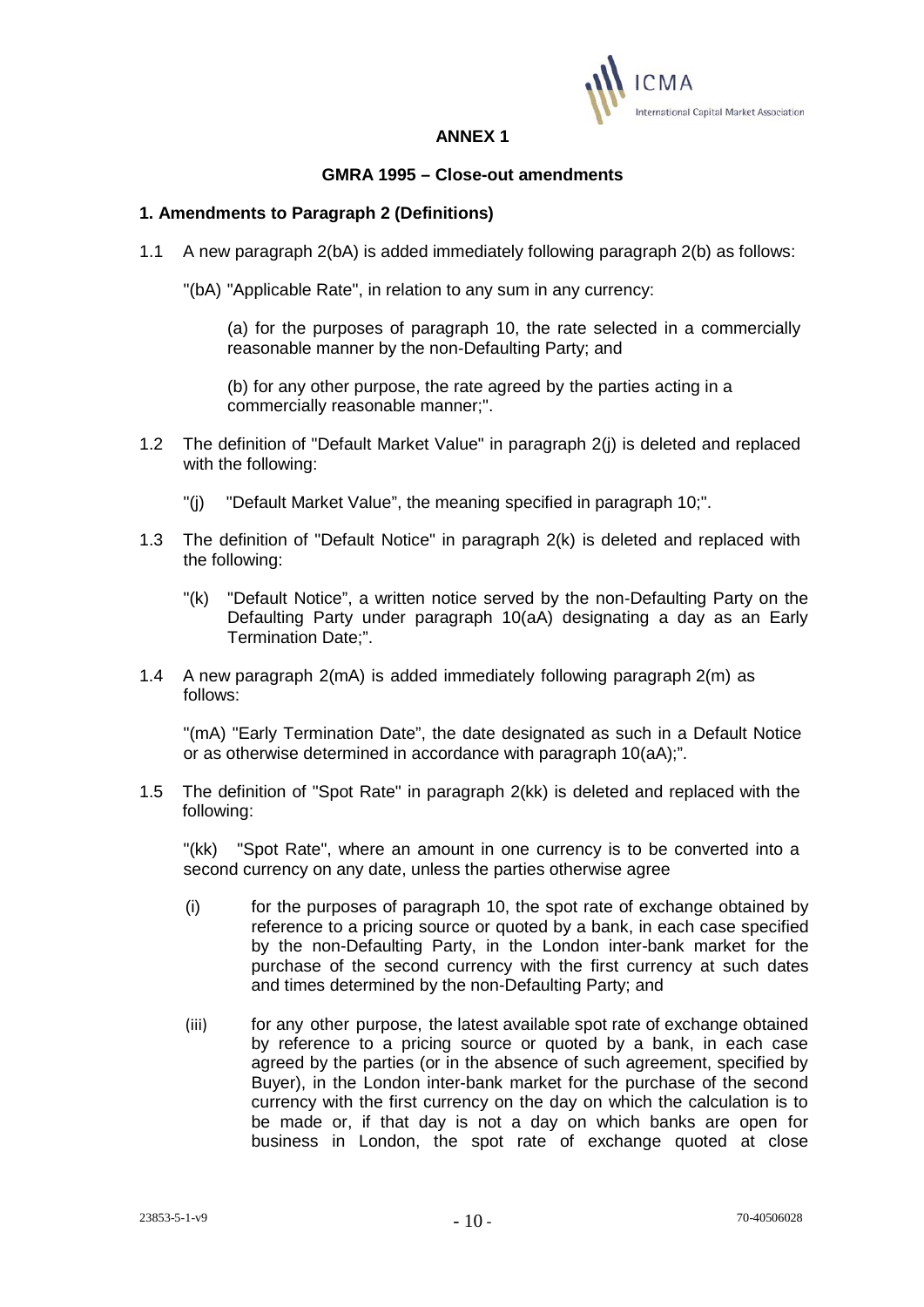

of business in London on the immediately preceding day in London on which such a quotation was available:".

### **2. Amendments to Paragraph 10 (Events of Default)**

- 2.1 The descriptions of the Events of Default set out in sub-paragraphs (i) to (viii) (inclusive) of paragraph 10(a) shall be amended by deleting the words "and the non-Defaulting Party serves a Default Notice on the Defaulting Party" or "the non-Defaulting Party serves a Default Notice on the Defaulting Party", as the case may be, in each place they appear therein and, if a comma appears immediately before those words, that comma shall also be deleted.
- 2.2 The amendments described in section 2.1 above shall also apply, *mutatis mutandis,* to the description of any other Event of Default including, without limitation, any additional Event of Default set out in any Annex or amendment or modification to the Agreement or in the confirmation in respect of any Transaction governed by the Agreement.
- 2.3 Paragraph 10(a)(iv) shall be amended by deleting the words "and (except in the case of an Act of Insolvency which is the presentation of a petition for winding up or any analogous proceeding or the appointment of a liquidator or analogous officer of the Defaulting Party in which case no such notice shall be required)".
- 2.4 The last line of paragraph 10(a) shall be amended by deleting the words "subparagraphs (b) to (d) below" and replacing them with the words "sub-paragraphs (aA) to (d) below".
- 2.5 A new paragraph 10(aA) shall be added immediately after paragraph 10(a) as follows:
	- "10(aA) If at any time an Event of Default has occurred and is continuing the non-Defaulting Party may, by not more than 20 days' notice to the Defaulting Party specifying the relevant Event of Default, designate a day not earlier than the day such notice is effective as an Early Termination Date in respect of all outstanding Transactions. If, however, "Automatic Early Termination" is specified in Annex I with respect to the Defaulting Party, then an Early Termination Date in respect of all outstanding Transactions will occur at the time immediately preceding the occurrence with respect to the Defaulting Party of an Act of Insolvency which is the presentation of a petition for winding-up or any analogous proceeding or the appointment of a liquidator or analogous officer of the Defaulting Party."

Automatic Early Termination shall be deemed to have been specified in Annex I to the Agreement between the Defaulting Party and the non-Defaulting Party with respect to the Defaulting Party.

- 2.6 Paragraph 10(b) shall be deleted in its entirety and replaced with the following:
- $-11$  70-40506028 "10(b) If an Early Termination Date occurs, the Repurchase Date for each Transaction hereunder shall be deemed to occur on the Early Termination Date and, subject to the following provisions, all Cash Margin (including interest accrued) shall be repayable and Equivalent Margin Securities shall be deliverable, in each case on the Early Termination Date (and so that, where this sub-paragraph applies, performance of the respective obligations of the parties with respect to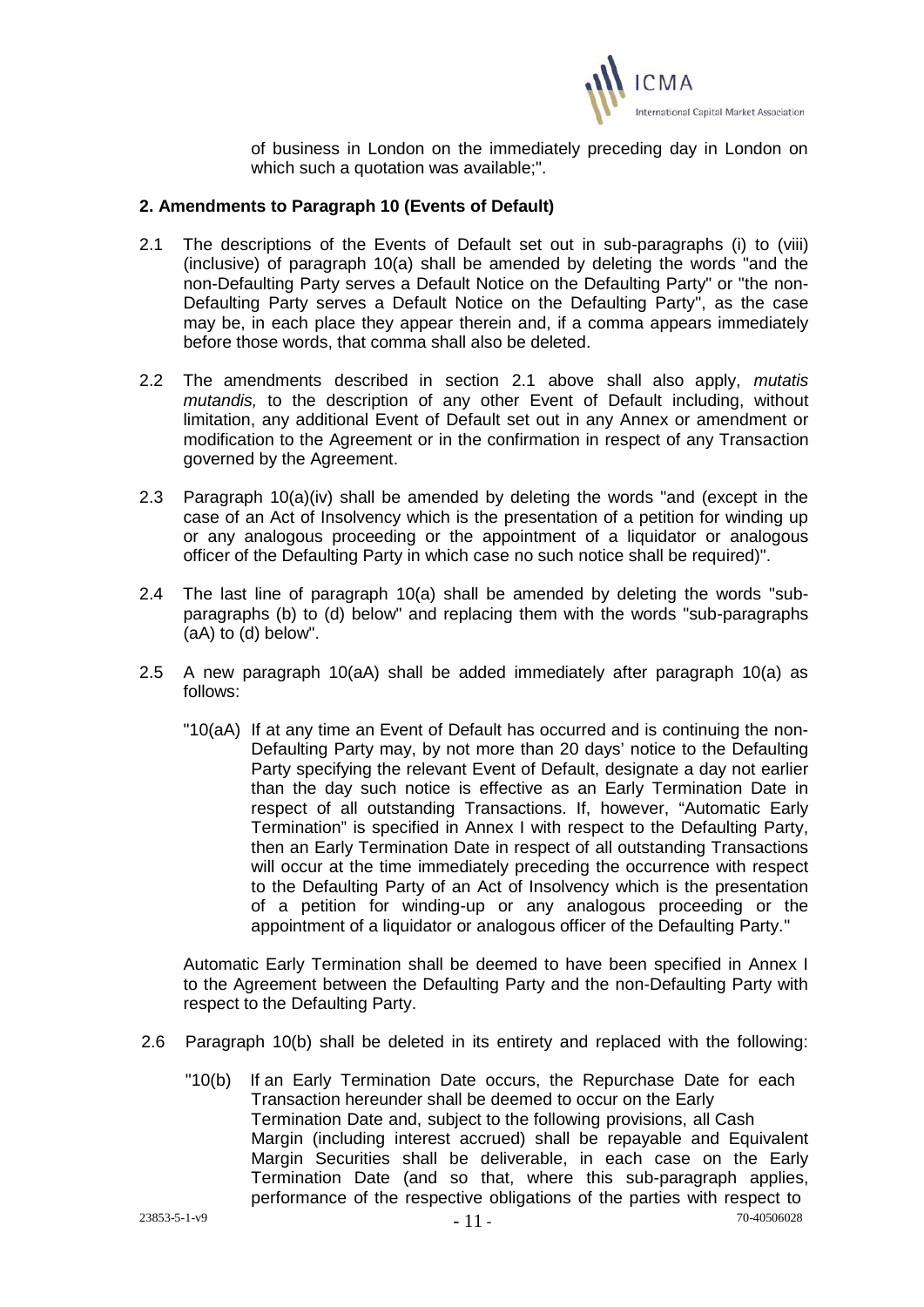

the delivery of Securities, the payment of the Repurchase Prices for any Equivalent Securities and the repayment of any Cash Margin shall be effected only in accordance with the provisions of sub-paragraph (c) below)."

- 2.7 Paragraph 10(c) shall be deleted in its entirety and replaced with the following:
	- "10(c) (i) The Default Market Values of the Equivalent Securities and any Equivalent Margin Securities to be transferred, the amount of any Cash Margin (including the amount of interest accrued) to be transferred and the Repurchase Prices to be paid by each party shall be established by the non-Defaulting Party for all Transactions as at the Early Termination Date:

(ii) on the basis of the sums so established, an account shall be taken (as at the Early Termination Date) of what is due from each party to the other under this Agreement (on the basis that each party's claim against the other in respect of the transfer to it of Equivalent Securities or Equivalent Margin Securities under this Agreement equals the Default Market Value therefor and including amounts payable under paragraphs 10(d) and 12) and the sums due from one party shall be set off against the sums due from the other and only the balance of the account shall be payable (by the party having the claim valued at the lower amount pursuant to the foregoing). For the purposes of this calculation, all sums not denominated in the Base Currency shall be converted into the Base Currency at the Spot Rate; and

(iii) as soon as reasonably practicable after effecting the calculation above, the non-Defaulting Party shall provide to the Defaulting Party a statement showing in reasonable detail such calculations and specifying the balance payable by one party to the other and such balance shall be due and payable on the Business Day following the date of such statement provided that, to the extent permitted by applicable law, interest shall accrue on such amount on a 360 day, 365 day or other day basis in accordance with the applicable market convention (or as otherwise agreed by the parties), for the actual number of days during the period from and including the Early Termination Date to, but excluding, the date of payment.".

- 2.8 New paragraphs 10(cA) and 10(cB) shall be inserted immediately after paragraph 10(c) as follows:
	- "10(cA) For the purposes of this Agreement, the "Default Market Value" of any Equivalent Securities or Equivalent Margin Securities shall be determined by the non-Defaulting Party on or as soon as reasonably practicable after the Early Termination Date in accordance with sub- paragraph (cB) below, and for this purpose -
		- (i) the "Appropriate Market" means, in relation to Securities of any description, the market which is the most appropriate market for Securities of that description, as determined by the non-Defaulting Party;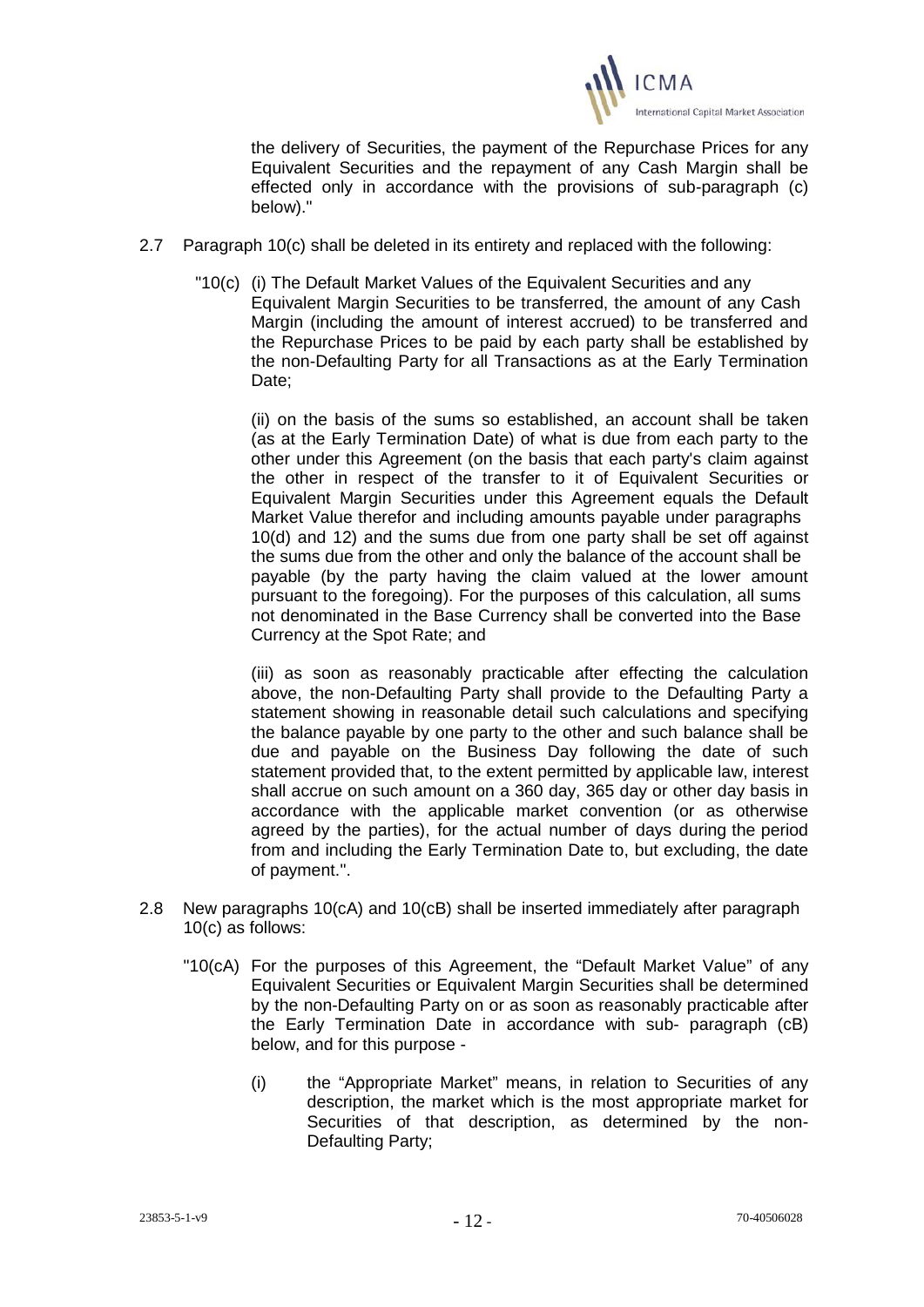

- (ii) "Deliverable Securitie*s"* means Equivalent Securities or Equivalent Margin Securities to be delivered by the Defaulting Party;
- (iii) "Net Value" means at any time, in relation to any Deliverable Securities or Receivable Securities, the amount which, in the reasonable opinion of the non-Defaulting Party, represents their fair market value, having regard to such pricing sources (including trading prices) and methods (which may include, without limitation, available prices for Securities with similar maturities, terms and credit characteristics as the relevant Equivalent Securities or Equivalent Margin Securities) as the non-Defaulting Party considers appropriate, less, in the case of Receivable Securities, or plus, in the case of Deliverable Securities, all Transaction Costs which would be incurred or reasonably anticipated in connection with the purchase or sale of such Securities:
- (iv) "Receivable Securities" means Equivalent Securities or Equivalent Margin Securities to be delivered to the Defaulting Party; and
- (v) "Transaction Costs" in relation to any transaction contemplated in paragraph 10(cA) or (cB) means the reasonable costs, commissions, fees and expenses (including any mark-up or markdown or premium paid for guaranteed delivery) incurred or reasonably anticipated in connection with the purchase of Deliverable Securities or sale of Receivable Securities, calculated on the assumption that the aggregate thereof is the least that could reasonably be expected to be paid in order to carry out the transaction.
- 10(cB) If -
- (i) on or about the Early Termination Date the non-Defaulting Party has sold, in the case of Receivable Securities, or purchased, in the case of Deliverable Securities, Securities which form part of the same issue and are of an identical type and description as those Equivalent Securities or Equivalent Margin Securities (regardless as to whether or not such sales or purchases have settled), the non-Defaulting Party may elect to treat as the Default Market Value -
	- (A) in the case of Receivable Securities, the net proceeds of such sale after deducting all reasonable costs, commissions, fees and expenses incurred in connection therewith (provided that, where the Securities sold are not identical in amount to the Equivalent Securities or Equivalent Margin Securities, the non-Defaulting Party may, acting in good faith, either (x) elect to treat such net proceeds of sale divided by the amount of Securities sold and multiplied by the amount of the Equivalent Securities or Equivalent Margin Securities as the Default Market Value or (y) elect to treat such net proceeds of sale of the Equivalent Securities or Equivalent Margin Securities actually sold as the Default Market Value of that proportion of the Equivalent Securities or Equivalent Margin Securities, and, in the case of (y), the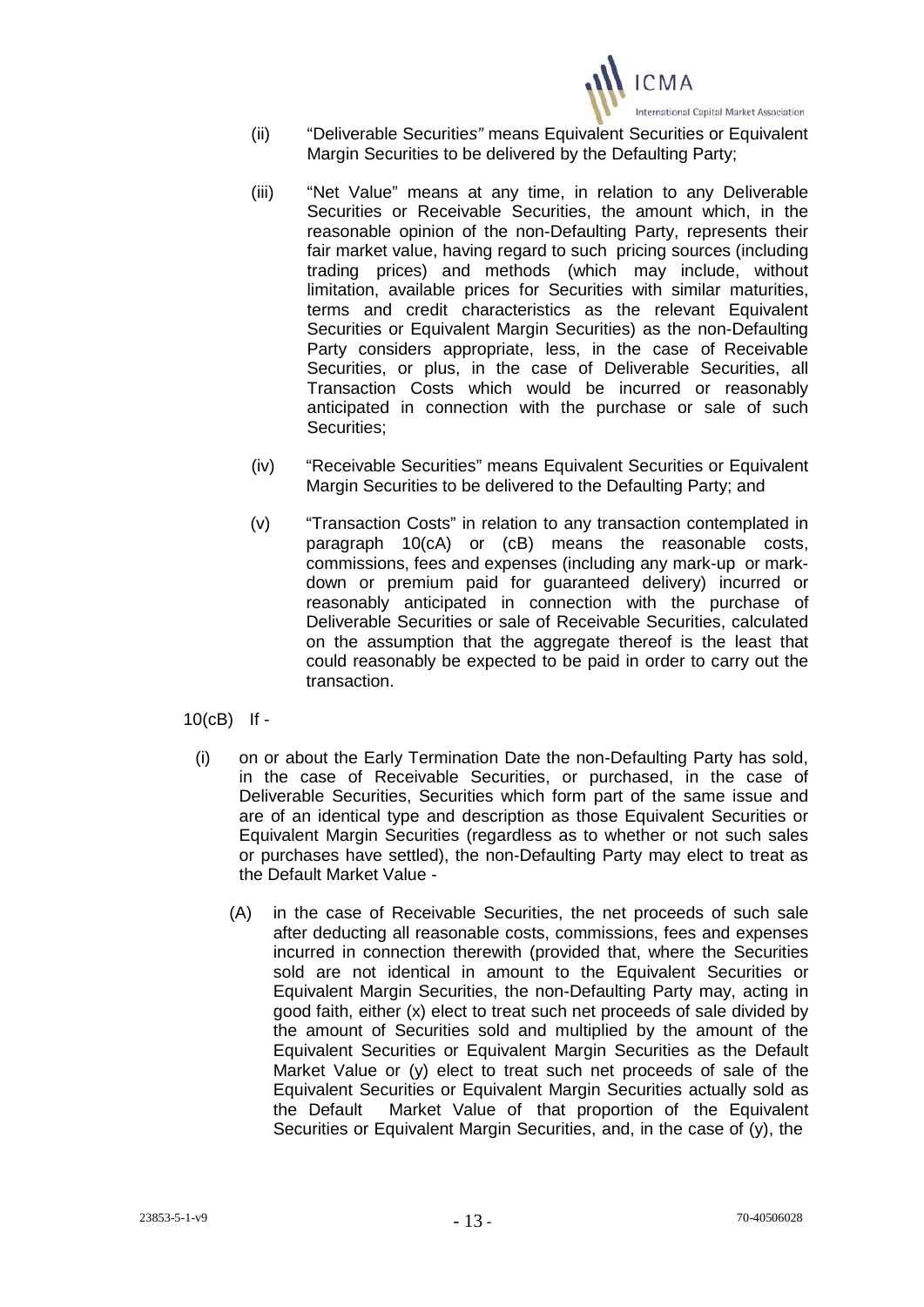

Default Market Value of the balance of the Equivalent Securities or Equivalent Margin Securities shall be determined separately in accordance with the provisions of this paragraph 10(cB)); or

- (B) in the case of Deliverable Securities, the aggregate cost of such purchase, including all reasonable costs, commissions, fees and expenses incurred in connection therewith (provided that, where the Securities purchased are not identical in amount to the Equivalent Securities or Equivalent Margin Securities, the non-Defaulting Party may, acting in good faith, either (x) elect to treat such aggregate cost divided by the amount of Securities sold and multiplied by the amount of the Equivalent Securities or Equivalent Margin Securities as the Default Market Value or (y) elect to treat the aggregate cost of purchasing the Equivalent Securities or Equivalent Margin Securities actually purchased as the Default Market Value of that proportion of the Equivalent Securities or Equivalent Margin Securities, and, in the case of (y), the Default Market Value of the balance of the Equivalent Securities or Equivalent Margin Securities shall be determined separately in accordance with the provisions of this paragraph 10(cB));
- (ii) on or about the Early Termination Date the non-Defaulting Party has received, in the case of Deliverable Securities, offer quotations or, in the case of Receivable Securities, bid quotations in respect of Securities of the relevant description from two or more market makers or regular dealers in the Appropriate Market in a commercially reasonable size, using pricing methodology which is customary for the relevant type of security (as determined by the non-Defaulting Party) the non-Defaulting Party may elect to treat as the Default Market Value of such Securities -
	- (A) the price quoted (or where a price is quoted by two or more market makers, the arithmetic mean of such prices) by each of them for, in the case of Deliverable Securities, the sale by the relevant market maker or dealer of such Securities or, in the case of Receivable Securities, the purchase by the relevant market maker or dealer of such Securities provided that such price or prices quoted may be adjusted in a commercially reasonable manner by the non-Defaulting Party (x) to reflect accrued but unpaid coupons not reflected in the price or prices quoted in respect of such securities and (y) in respect of any Pool Factor Affected Security, to reflect the realisable value of such Security, taking into consideration the Pool Factor Distortion (and for this purpose, "**Pool Factor Affected Security**" means a security other than an equity security in respect of which the decimal value of the outstanding principal divided by the original principal balance of such Security is less than one (as indicated by any pool factor applicable to such security), such circumstance a "**Pool Factor Distortion**");
	- (B) after deducting, in the case of Receivable Securities, or adding, in the case of Deliverable Securities the Transaction Costs which would be incurred or reasonably anticipated in connection with such a transaction; or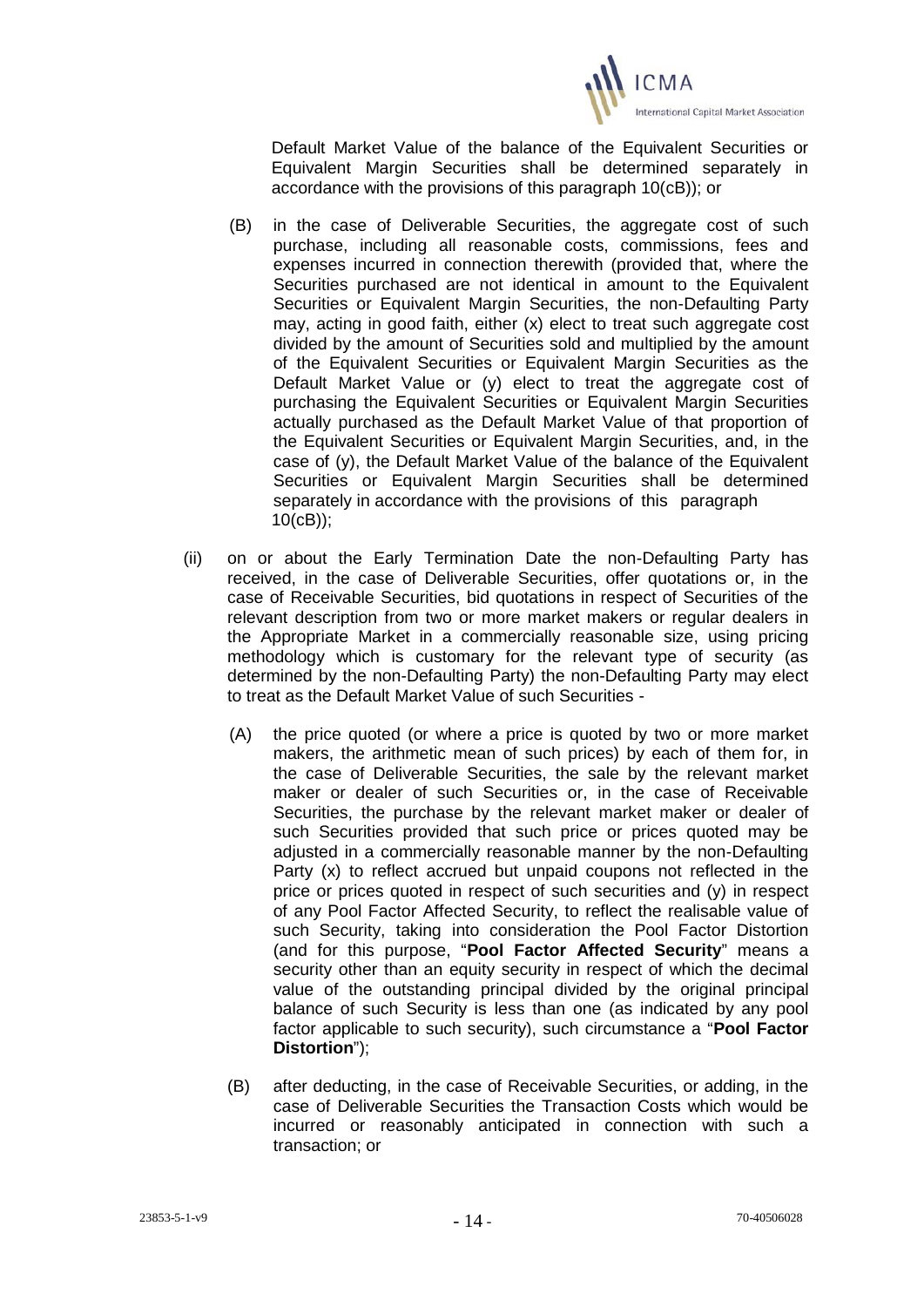

- (iii) if, acting in good faith the non-Defaulting Party either
	- (A) has endeavored but been unable to sell or purchase Securities in accordance with sub-paragraph (i) above or to obtain quotations in accordance with sub-paragraph (ii) above (or both); or
	- (B) has determined that it would not be commercially reasonable to sell or purchase Securities at the prices bid or offered or to obtain such quotations, or that it would not be commercially reasonable to use any quotations which it has obtained under sub-paragraph (ii) above,

the non-Defaulting Party may determine the Net Value of the relevant Equivalent Securities or Equivalent Margin Securities (which shall be specified) and may treat such Net Value as the Default Market Value of the relevant Equivalent Securities or Equivalent Margin Securities.".

- 2.9 Paragraph 10(d) shall be amended by replacing the words "reasonable legal" with the words "reasonable and legal"; and deleting each reference to "LIBOR" and replacing it with a reference to "the Applicable Rate".
- 2.10 Paragraph 10(f) shall be amended by:
	- (a) inserting the words "some or all" immediately after the words "If Buyer fails to deliver" in the first line;
	- (b) in sub-paragraph (iii), deleting the words "(but only that Transaction)" and replacing them with the words "or part of that Transaction corresponding to the Equivalent Securities that have not been delivered (but only that Transaction or part of Transaction)"; and
	- (c) in sub-paragraph (iii), inserting the words "and as if references to the Repurchase Date were references to the date on which notice was given under this sub-paragraph" at the end of the sentence.
- 2.11 Paragraph 10(h) shall be amended by deleting the words "Neither party" and replacing them with the words "Subject to paragraph 10(hA), neither party".
- 2.12 A new paragraph 10(hA) shall be inserted immediately after paragraph 10(h) as follows:
	- "10(hA)(i) Subject to sub-paragraph (ii) below, if as a result of a Transaction terminating before its agreed Repurchase Date or a Forward Transaction terminating before its Purchase Date under paragraphs 10(aA), 10(e)(iii) or 10(f)(iii), the non-Defaulting Party, in the case of paragraph 10(aA), Buyer, in the case of paragraph 10(e)(iii), or Seller, in the case of paragraph 10(f)(iii), (in each case the "first party") incurs any loss or expense in entering into replacement transactions or in otherwise hedging its exposure arising in connection with a Transaction so terminating, the other party shall be required to pay to the first party the amount determined by the first party in good faith and without double counting to be equal to the loss or expense incurred in connection with such replacement transactions or hedging (including all fees, costs and other expenses) less the amount of any profit or gain made by that party in connection with such replacement transactions or hedging; provided that if that calculation results in a negative number, an amount equal to that number shall be payable by the first party to the other party.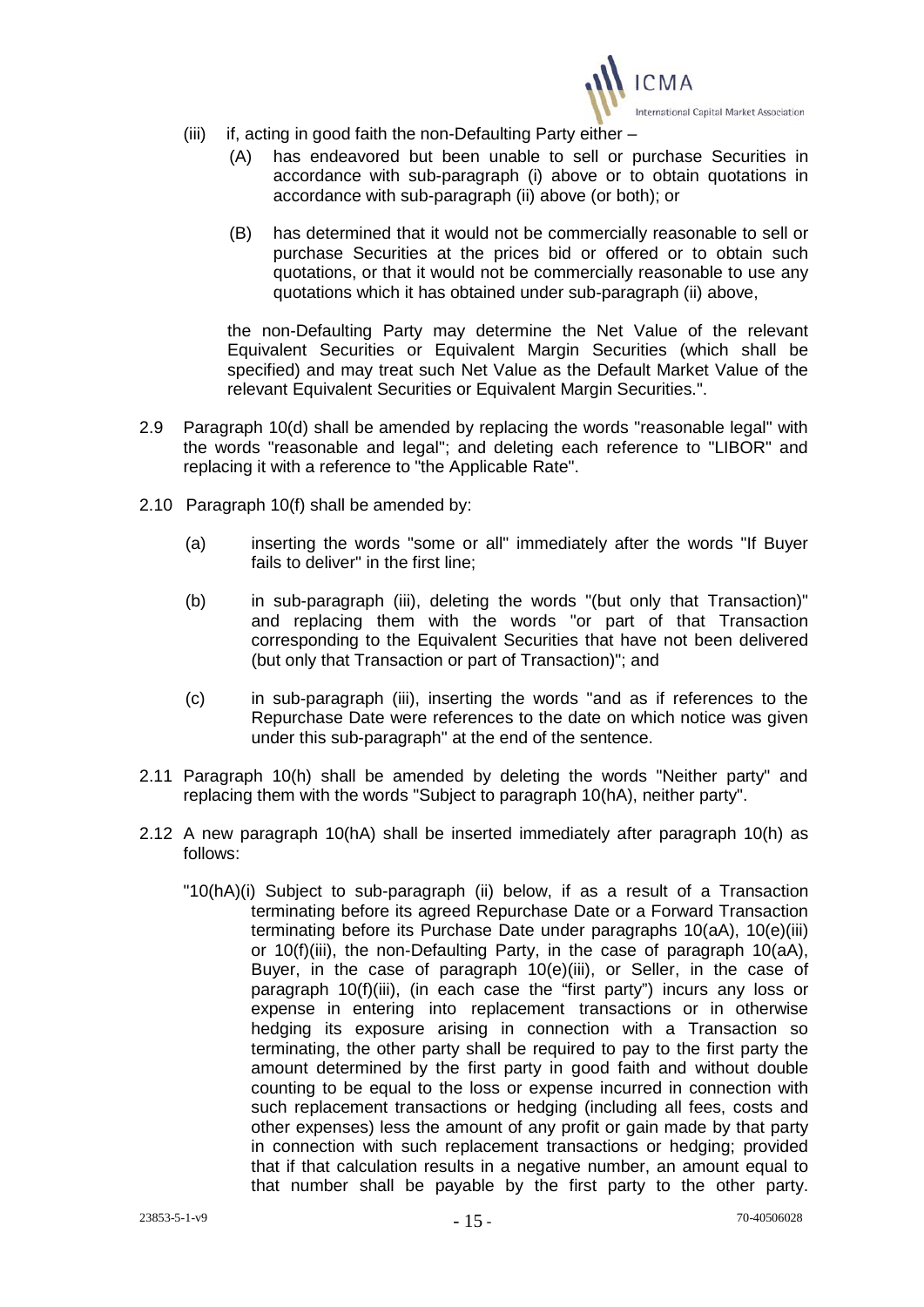

- (ii) If the first party reasonably decides, instead of entering into such replacement transactions, to replace or unwind any hedging transactions which the first party entered into in connection with the Transaction so terminating, or to enter into any replacement hedging transactions, the other party shall be required to pay to the first party the amount determined by the first party in good faith to be equal to the loss or expense incurred in connection with entering into such replacement or unwinding (including all fees, costs and other expenses) less the amount of any profit or gain made by that party in connection with such replacement or unwinding; provided that if that calculation results in a negative number, an amount equal to that number shall be payable by the first party to the other party."
- 2.13 Paragraph 10(i) shall be amended by deleting the words "service of a Default Notice," and replacing them with the words "service of a notice or the lapse of time, or both,".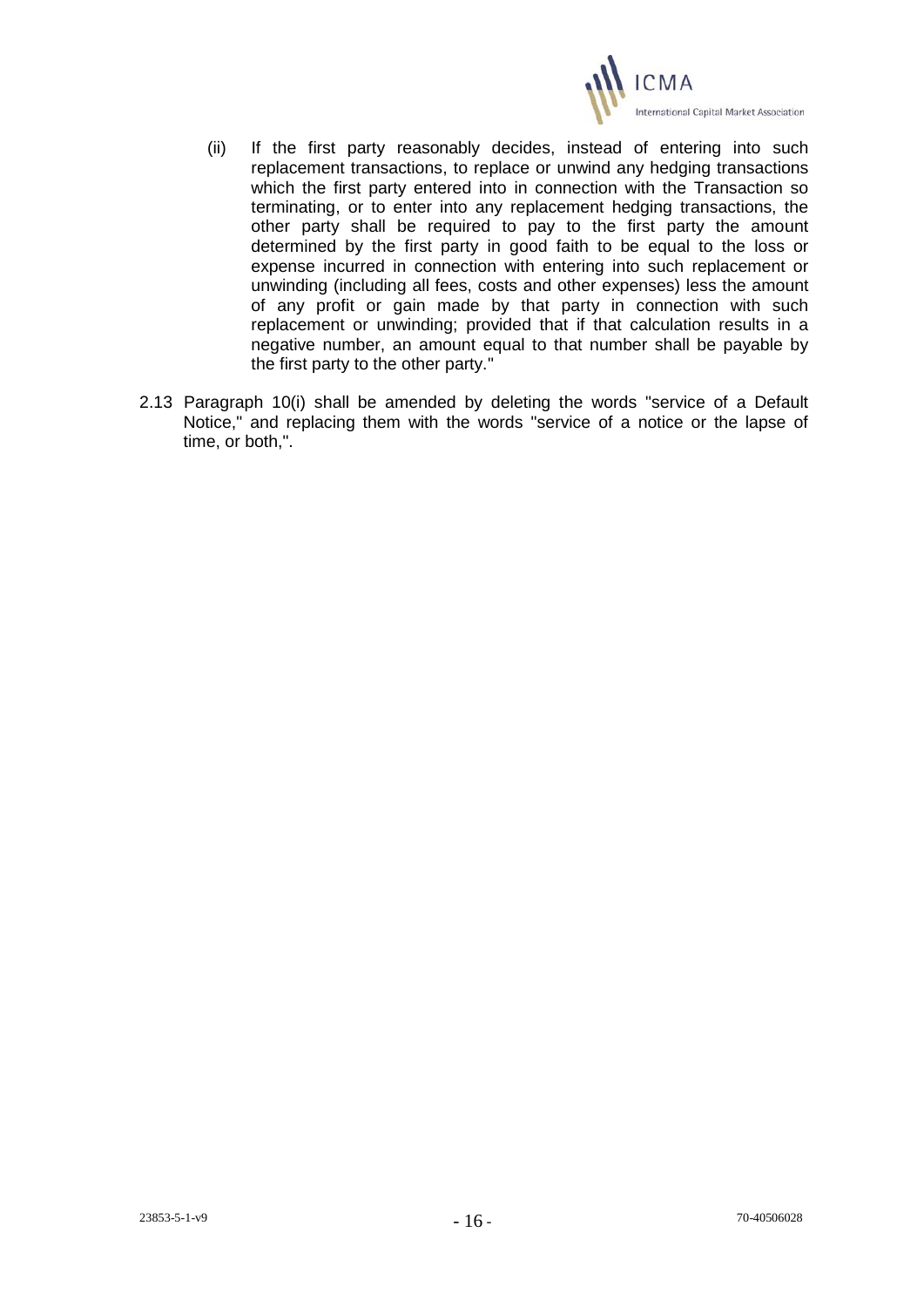

#### **GMRA 2000 – Close-out amendments**

### **1. Amendments to Paragraph 2 (Definitions)**

- 1.1 A new paragraph 2(bA) is added immediately following paragraph 2(b) as follows:
	- "(bA) "Applicable Rate", in relation to any sum in any currency:

(a) for the purposes of paragraph 10, the rate selected in a commercially reasonable manner by the non-Defaulting Party; and

(b) for any other purpose, the rate agreed by the parties acting in a commercially reasonable manner;".

- 1.2 The definition of "Default Notice" in paragraph 2(l) is deleted and replaced with the following:
	- "(l) "Default Notice", a written notice served by the non-Defaulting Party on the Defaulting Party under paragraph 10(aA) designating a day as an Early Termination Date;".
- 1.3 Paragraph 2(m) (definition of "Default Valuation Notice") and paragraph 2(n) (definition of "Default Valuation Time") are deleted.
- 1.4 A new paragraph 2(qA) is added immediately following paragraph 2(q) as follows:
	- "(qA) "Early Termination Date", the date designated as such in a Default Notice or as otherwise determined in accordance with paragraph 10(aA);".
- 1.5 The definition of "Spot Rate" in paragraph 2(rr) is deleted and replaced with the following:

"(rr) "Spot Rate", where an amount in one currency is to be converted into a second currency on any date, unless the parties otherwise agree

> (i) for the purposes of paragraph 10, the spot rate of exchange obtained by reference to a pricing source or quoted by a bank, in each case specified by the non-Defaulting Party, in the London inter-bank market for the purchase of the second currency with the first currency at such dates and times determined by the non-Defaulting Party; and

> (ii) for any other purpose, the latest available spot rate of exchange obtained by reference to a pricing source or quoted by a bank, in each case agreed by the parties (or in the absence of such agreement, specified by Buyer), in the London inter-bank market for the purchase of the second currency with the first currency on the day on which the calculation is to be made or, if that day is not a day on which banks are open for business in London, the spot rate of exchange quoted at close of business in London on the immediately preceding day in London on which such a quotation was available;".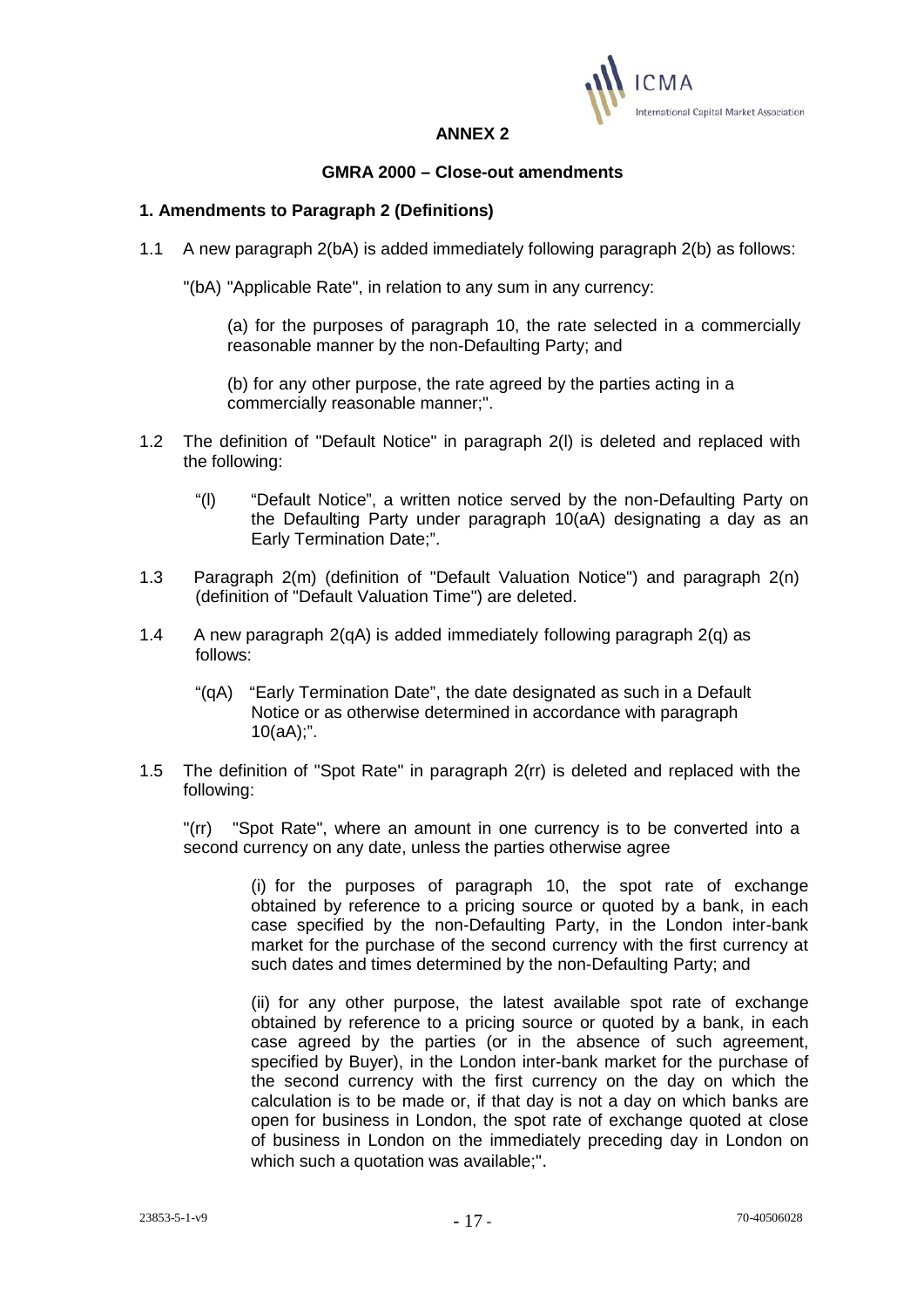

## **2. Amendments to Paragraph 10 (Events of Default)**

- 2.1 The descriptions of the Events of Default set out in sub-paragraphs (i) to (x) (inclusive) of paragraph 10(a) shall be amended by deleting the words "and the non-Defaulting Party serves a Default Notice on the Defaulting Party" or "the non-Defaulting Party serves a Default Notice on the Defaulting Party", as the case may be, in each place they appear therein and, if a comma appears immediately before those words, that comma shall also be deleted.
- 2.2 The amendments described in section 2.1 above shall also apply, *mutatis mutandis,* to the description of any other Event of Default including, without limitation, any additional Event of Default set out in any Annex or amendment or modification to the Agreement or in the confirmation in respect of any Transaction governed by the Agreement.
- 2.3 Paragraph 10(a)(vi) shall be amended by deleting the words "and (except in the case of an Act of Insolvency which is the presentation of a petition for winding up or any analogous proceeding or the appointment of a liquidator or analogous officer of the Defaulting Party in which case no such notice shall be required)".
- 2.4 The last line of paragraph 10(a) shall be amended by deleting the words "subparagraphs (b) to (f) below" and replacing them with the words "sub-paragraphs (aA) to (f) below".
- 2.5 A new paragraph 10(aA) shall be added immediately after paragraph 10(a) as follows:
	- "10(aA)If at any time an Event of Default has occurred and is continuing the non-Defaulting Party may, by not more than 20 days' notice to the Defaulting Party specifying the relevant Event of Default, designate a day not earlier than the day such notice is effective as an Early Termination Date in respect of all outstanding Transactions. If, however, "Automatic Early Termination" is specified in Annex I with respect to the Defaulting Party, then an Early Termination Date in respect of all outstanding Transactions will occur at the time immediately preceding the occurrence with respect to the Defaulting Party of an Act of Insolvency which is the presentation of a petition for winding-up or any analogous proceeding or the appointment of a liquidator or analogous officer of the Defaulting Party."

Automatic Early Termination shall be deemed to have been specified in Annex I to the Agreement between the Defaulting Party and the non-Defaulting Party with respect to the Defaulting Party.

- 2.6 Paragraph 10(b) shall be deleted in its entirety and replaced with the following:
	- "10(b) If an Early Termination Date occurs, the Repurchase Date for each Transaction hereunder shall be deemed to occur on the Early Termination Date and, subject to the following provisions, all Cash Margin (including interest accrued) shall be repayable and Equivalent Margin Securities shall be deliverable, in each case on the Early Termination Date (and so that, where this sub-paragraph applies, performance of the respective obligations of the parties with respect to the delivery of Securities, the payment of the Repurchase Prices for any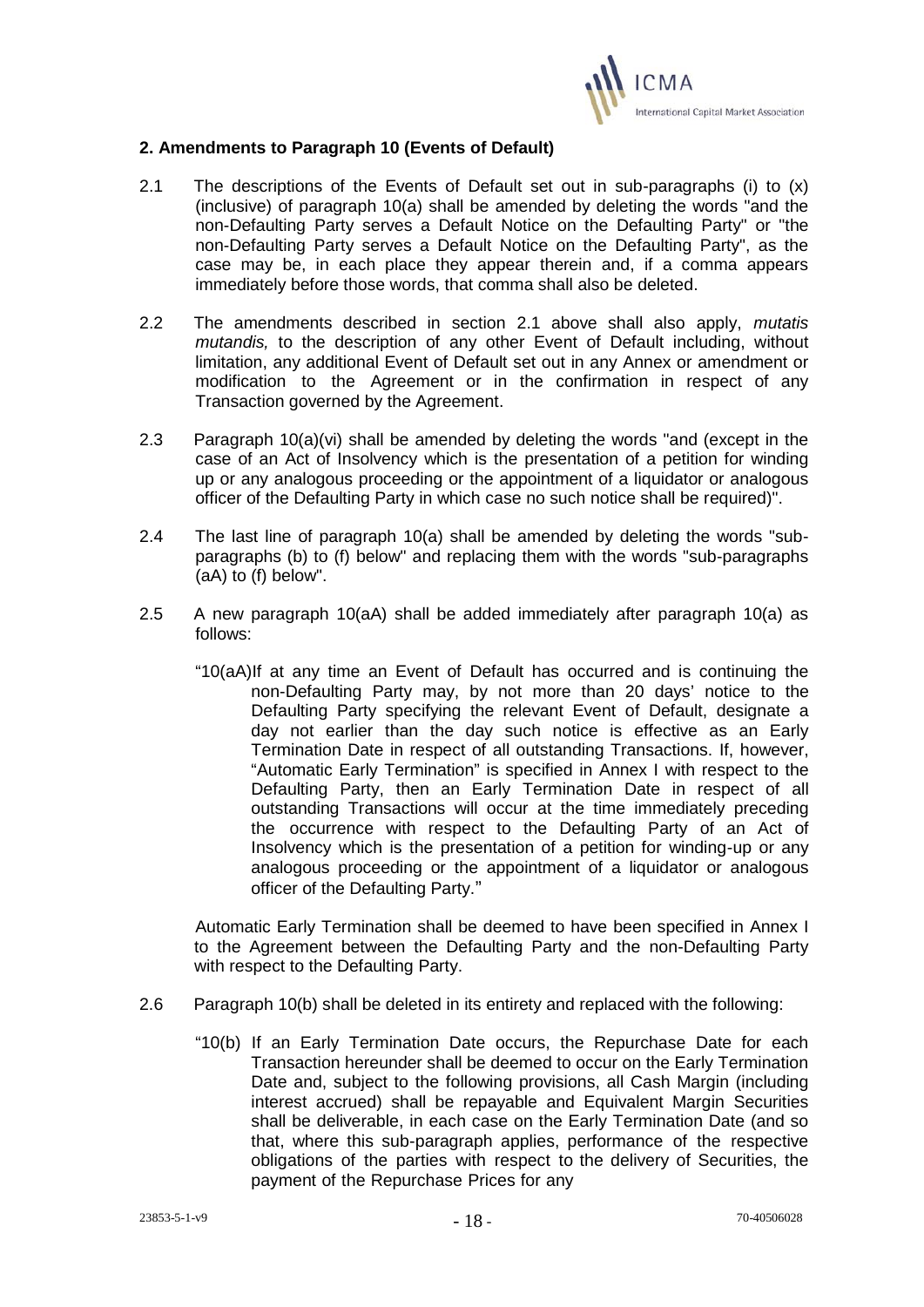

Equivalent Securities and the repayment of any Cash Margin shall be effected only in accordance with the provisions of sub-paragraph (c) below). "

- 2.7 Paragraph 10(c) shall be deleted in its entirety and replaced with the following:
	- "10(c) (i) The Default Market Values of the Equivalent Securities and any Equivalent Margin Securities to be transferred, the amount of any Cash Margin (including the amount of interest accrued) to be transferred and the Repurchase Prices to be paid by each party shall be established by the non-Defaulting Party for all Transactions as at the Early Termination Date:

(ii) on the basis of the sums so established, an account shall be taken (as at the Early Termination Date) of what is due from each party to the other under this Agreement (on the basis that each party's claim against the other in respect of the transfer to it of Equivalent Securities or Equivalent Margin Securities under this Agreement equals the Default Market Value therefore and including amounts payable under paragraphs

10(f) and 12) and the sums due from one party shall be set off against the sums due from the other and only the balance of the account shall be payable (by the party having the claim valued at the lower amount pursuant to the foregoing). For the purposes of this calculation, all sums not denominated in the Base Currency shall be converted into the Base Currency at the Spot Rate; and

(iii) as soon as reasonably practicable after effecting the calculation above, the non-Defaulting Party shall provide to the Defaulting Party a statement showing in reasonable detail such calculations and specifying the balance payable by one party to the other and such balance shall be due and payable on the Business Day following the date of such statement provided that, to the extent permitted by applicable law, interest shall accrue on such amount on a 360 day, 365 day or other day basis in accordance with the applicable market convention (or as otherwise agreed by the parties), for the actual number of days during the period from and including the Early Termination Date to, but excluding, the date of payment.".

- 2.8 Paragraph 10(d) shall be amended by:
	- (a) inserting the words "by the non-Defaulting Party on or as soon as reasonably practicable after the Early Termination Date" immediately after the words "the "Default Market Value" of any Equivalent Securities or Equivalent Margin Securities shall be determined".
	- (b) deleting in its entirety sub-paragraph (ii), which set out the definition of "Default Valuation Time";
	- (c) in sub-paragraph (iv), inserting the words "(including trading prices)" immediately after the words "having regard to such pricing sources"; and inserting the words "or reasonably anticipated" immediately after the words "which would be incurred"; and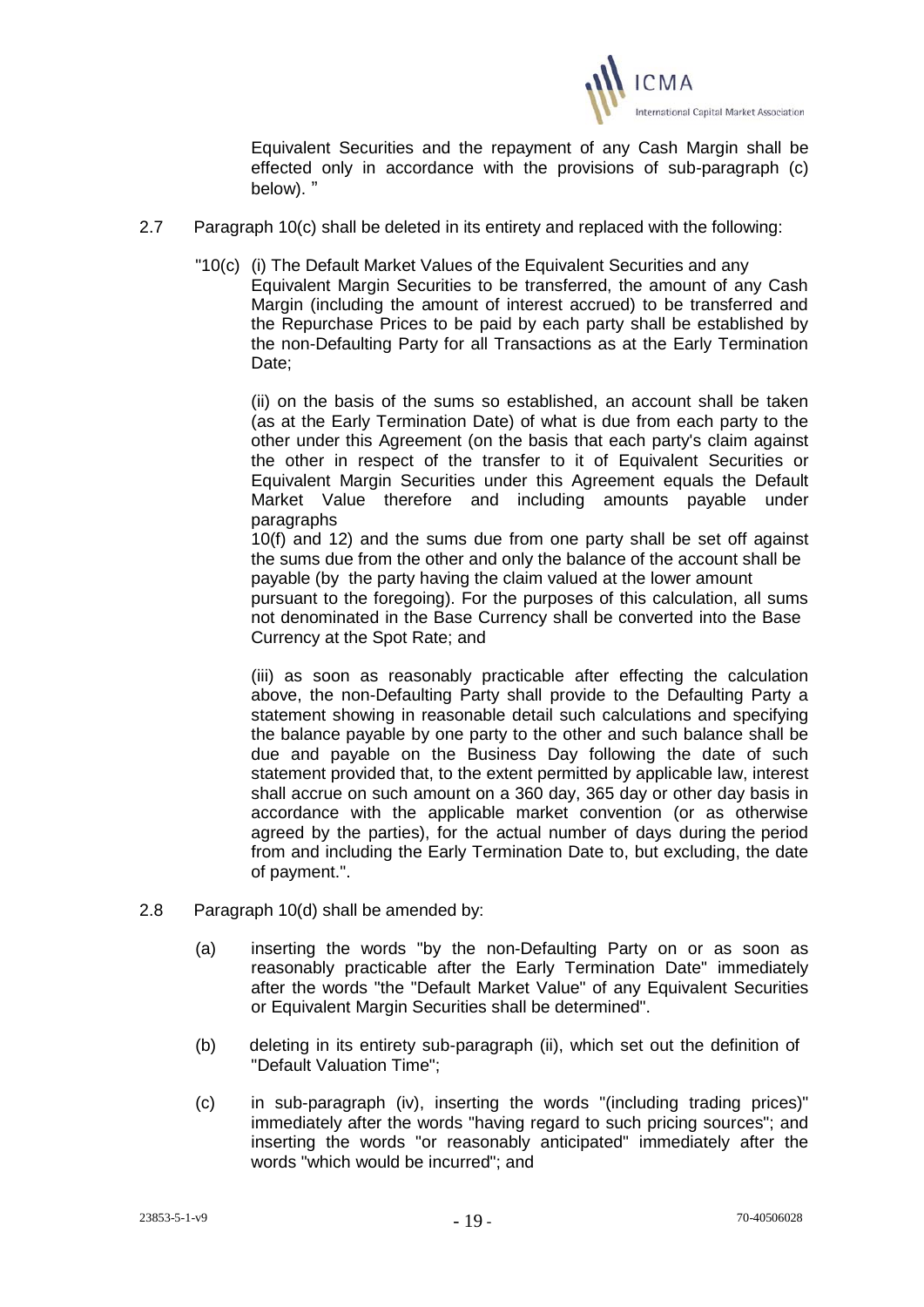

- (d) in sub-paragraph (vi), replacing the word "commission" with the word "commissions"; inserting the words "or premium paid for guaranteed delivery" immediately after the words "including any mark-up or markdown); and inserting the words "or reasonably anticipated" immediately after the word "incurred").
- 2.9 Paragraph 10(e) shall be deleted in its entirety and replaced with the following:

"10(e) If -

- (i) on or about the Early Termination Date the non-Defaulting Party has sold, in the case of Receivable Securities, or purchased, in the case of Deliverable Securities, Securities which form part of the same issue and are of an identical type and description as those Equivalent Securities or Equivalent Margin Securities (regardless as to whether or not such sales or purchases have settled), the non-Defaulting Party may elect to treat as the Default Market Value -
	- (A) in the case of Receivable Securities, the net proceeds of such sale after deducting all reasonable costs, commissions, fees and expenses incurred in connection therewith (provided that, where the Securities sold are not identical in amount to the Equivalent Securities or Equivalent Margin Securities, the non-Defaulting Party may, acting in good faith, either (x) elect to treat such net proceeds of sale divided by the amount of Securities sold and multiplied by the amount of the Equivalent Securities or Equivalent Margin Securities as the Default Market Value or (y) elect to treat such net proceeds of sale of the Equivalent Securities or Equivalent Margin Securities actually sold as the Default Market Value of that proportion of the Equivalent Securities or Equivalent Margin Securities, and, in the case of (y), the Default Market Value of the balance of the Equivalent Securities or Equivalent Margin Securities shall be determined separately in accordance with the provisions of this paragraph 10(e)); or
	- (B) in the case of Deliverable Securities, the aggregate cost of such purchase, including all reasonable costs, commissions, fees and expenses incurred in connection therewith (provided that, where the Securities purchased are not identical in amount to the Equivalent Securities or Equivalent Margin Securities, the non-Defaulting Party may, acting in good faith, either (x) elect to treat such aggregate cost divided by the amount of Securities sold and multiplied by the amount of the Equivalent Securities or Equivalent Margin Securities as the Default Market Value or (y) elect to treat the aggregate cost of purchasing the Equivalent Securities or Equivalent Margin Securities actually purchased as the Default Market Value of that proportion of the Equivalent Securities or Equivalent Margin Securities, and, in the case of (y), the Default Market Value of the balance of the Equivalent Securities or Equivalent Margin Securities shall be determined separately in accordance with the provisions of this paragraph 10(e));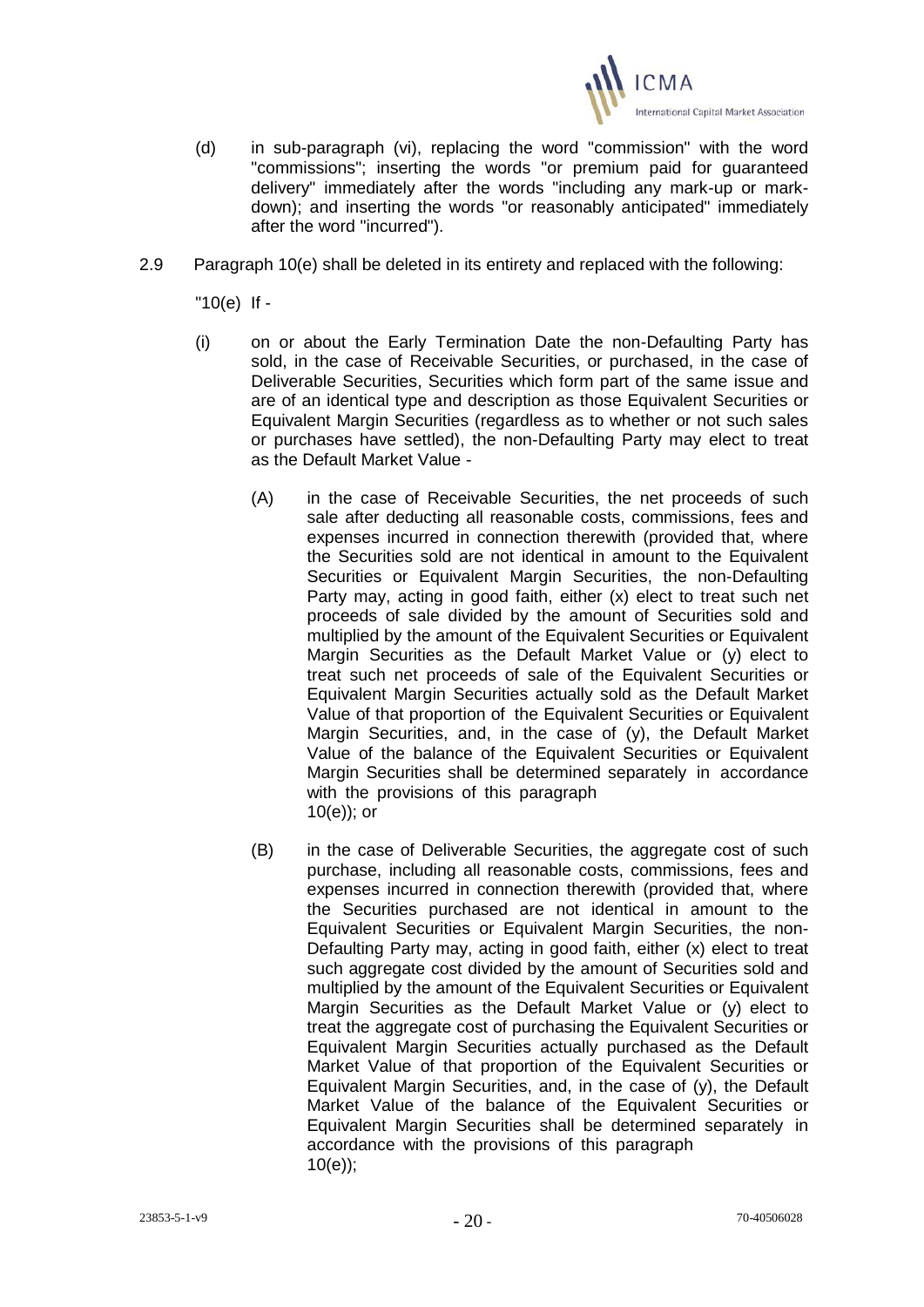

- (ii) on or about the Early Termination Date the non-Defaulting Party has received, in the case of Deliverable Securities, offer quotations or, in the case of Receivable Securities, bid quotations in respect of Securities of the relevant description from two or more market makers or regular dealers in the Appropriate Market in a commercially reasonable size, using pricing methodology which is customary for the relevant type of security (as determined by the non-Defaulting Party) the non-Defaulting Party may elect to treat as the Default Market Value of such Securities -
	- (A) the price quoted (or where a price is quoted by two or more market makers, the arithmetic mean of such prices) by each of them for, in the case of Deliverable Securities, the sale by the relevant market maker or dealer of such Securities or, in the case of Receivable Securities, the purchase by the relevant market maker or dealer of such Securities provided that such price or prices quoted may be adjusted in a commercially reasonable manner by the non-Defaulting Party (x) to reflect accrued but unpaid coupons not reflected in the price or prices quoted in respect of such securities and (y) in respect of any Pool Factor Affected Security, to reflect the realisable value of such Security, taking into consideration the Pool Factor Distortion (and for this purpose, "Pool Factor Affected Security" means a security other than an equity security in respect of which the decimal value of the outstanding principal divided by the original principal balance of such Security is less than one (as indicated by any pool factor applicable to such security), such circumstance a "Pool Factor Distortion");
	- (B) after deducting, in the case of Receivable Securities, or adding, in the case of Deliverable Securities the Transaction Costs which would be incurred or reasonably anticipated in connection with such a transaction; or
- (iii) if, acting in good faith the non-Defaulting Party either -
	- (A) has endeavored but been unable to sell or purchase Securities in accordance with sub-paragraph (i) above or to obtain quotations in accordance with sub-paragraph (ii) above (or both); or
	- (B) has determined that it would not be commercially reasonable to sell or purchase Securities at the prices bid or offered or to obtain such quotations, or that it would not be commercially reasonable to use any quotations which it has obtained under sub-paragraph (ii) above,

the non-Defaulting Party may determine the Net Value of the relevant Equivalent Securities or Equivalent Margin Securities (which shall be specified) and may treat such Net Value as the Default Market Value of the relevant Equivalent Securities or Equivalent Margin Securities.".

2.10 Paragraph 10(f) shall be amended by replacing the words "reasonable legal" with the words "reasonable and legal"; and deleting each reference to "LIBOR" and replacing it with a reference to "the Applicable Rate".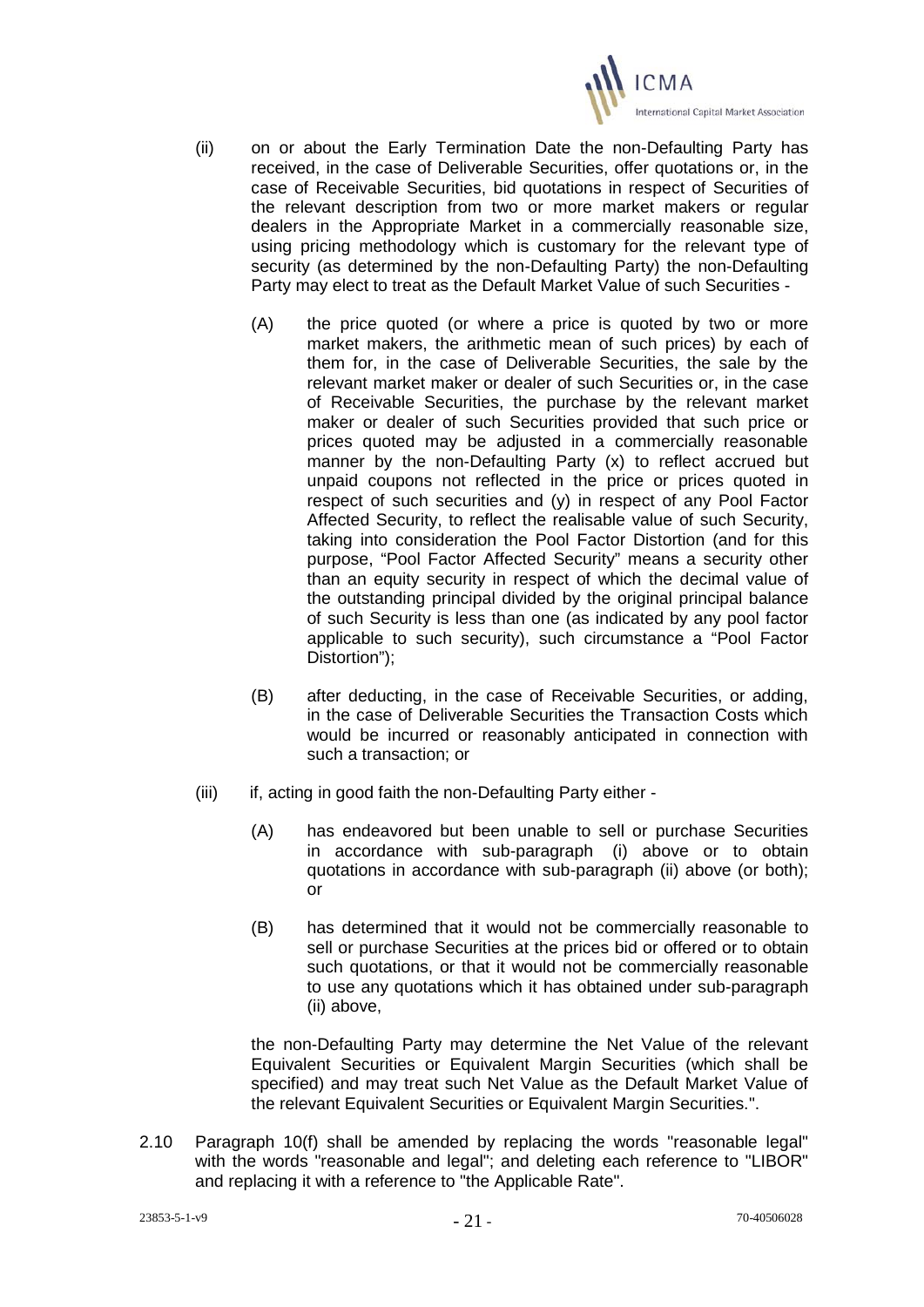

- 2.11 Paragraph 10(h) shall be amended by:
	- (a) inserting the words "some or all" immediately after the words "If Buyer fails to deliver" in the first line; and
	- (b) in sub-paragraph (iii), deleting the words "(but only that Transaction)" and replacing them with the words "or part of that Transaction corresponding to the Equivalent Securities that have not been delivered (but only that Transaction or part of Transaction)".
- 2.12 Sub-paragraph (i) of paragraph 10(k) shall be amended by:
	- (a) inserting the words "or a Forward Transaction terminating before its Purchase Date" immediately after the words "terminating before its agreed Repurchase Date";
	- (b) inserting the words "or in otherwise hedging its exposure arising in connection with a Transaction so terminating" immediately after the words "any loss or expense in entering into any replacement transactions";
	- (c) inserting the words "and without double counting" immediately after the words "amount determined by the first party in good faith"; and
	- (d) inserting the words "or hedging" immediately after the words "in connection with such replacement transactions" in each place they appear therein.
- 2.13 Paragraph 10(l) shall be amended by deleting the words "service of a Default Notice," and replacing them with the words "service of a notice or the lapse of time, or both,".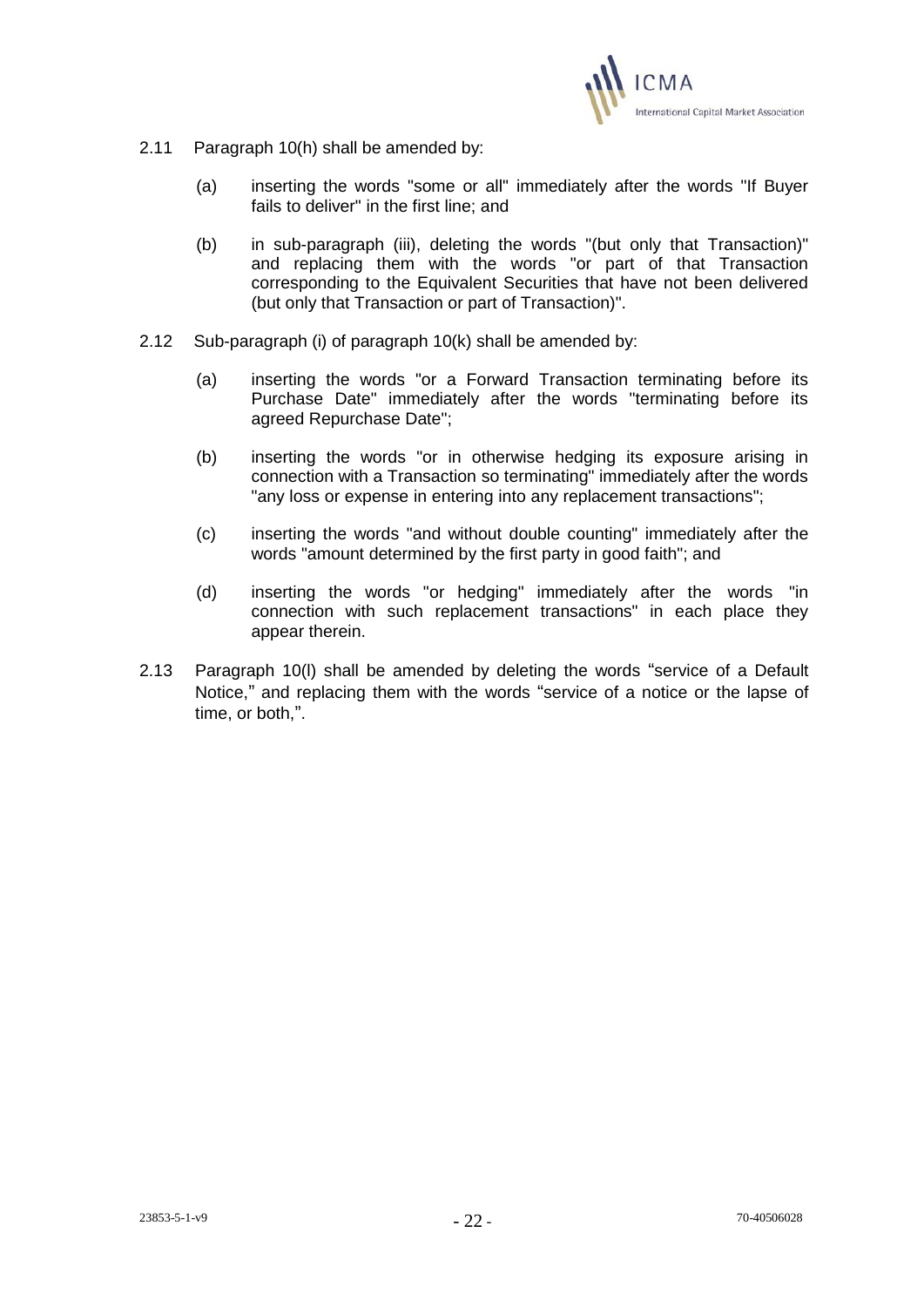

# **Set-off**

Without prejudice to any existing rights of set off provided for in the Agreement, the following new paragraph shall be inserted at the end of paragraph 10 of the Agreement, and shall be numbered accordingly:

"Any amount payable to one party (the "Payee") by the other party (the "Payer") under paragraph 10(c) may, at the option of the non-Defaulting Party, be reduced by its set off against any amount payable (whether at such time or in the future or upon the occurrence of a contingency) by the Payee to the Payer (irrespective of the currency, place of payment or booking office of the obligation) under any other agreement between the Payee and the Payer or instrument or undertaking issued or executed by one party to, or in favour of, the other party. If an obligation is unascertained, the non-Defaulting Party may in good faith estimate that obligation and set off in respect of the estimate, subject to accounting to the other party when the obligation is ascertained. Nothing in this paragraph shall be effective to create a charge or other security interest. This paragraph shall be without prejudice and in addition to any right of set off, combination of accounts, lien or other right to which any party is at any time otherwise entitled (whether by operation of law, contract or otherwise).".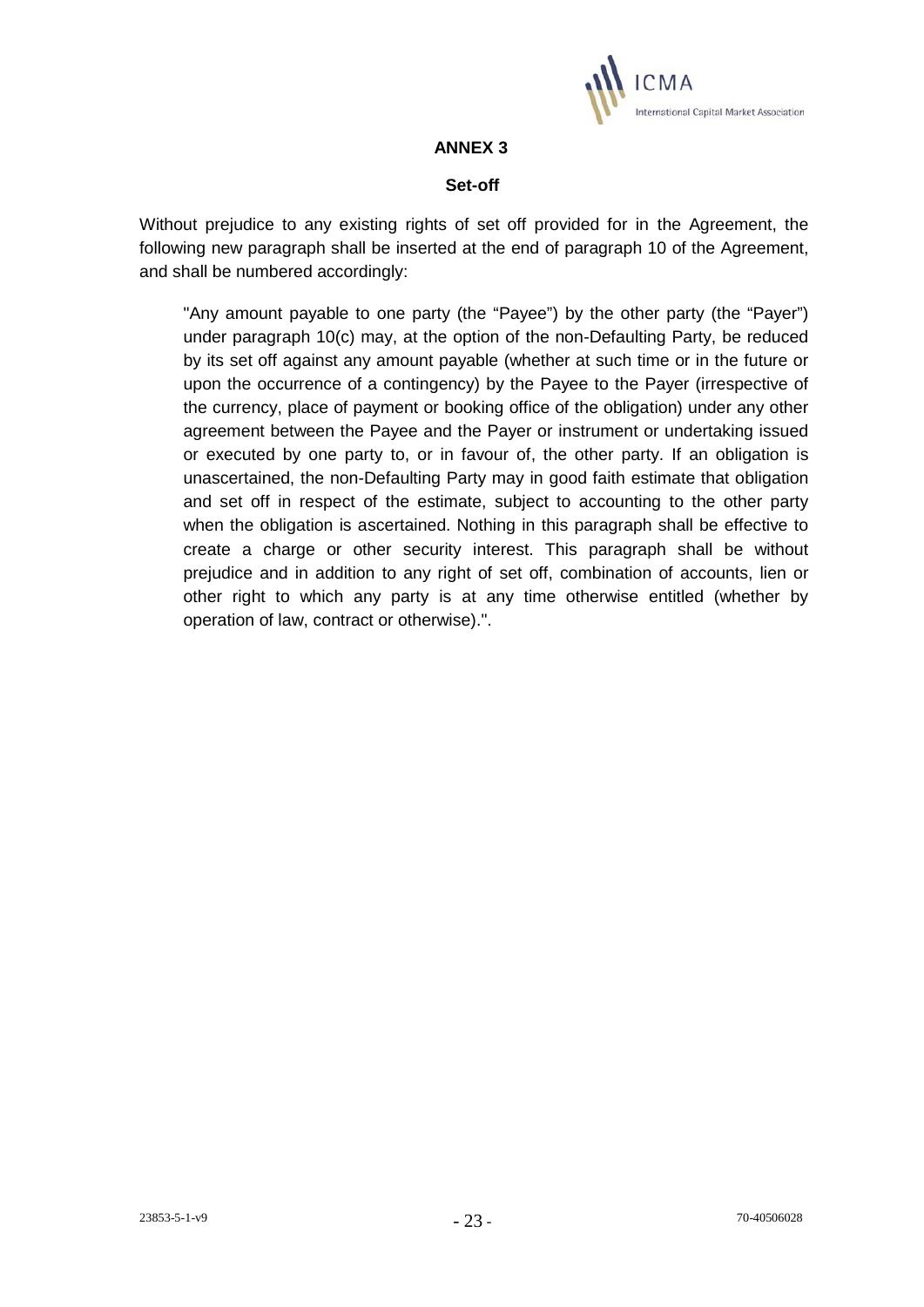

# **Euro definition**

The following new definition shall be inserted in paragraph 2 (*Definitions*) of the Agreement:

""**EUR**", "**euro**" and "**€**" each mean the single currency unit of the member states of the European Union that have the euro as their lawful currency in accordance with legislation of the European Union relating to Economic and Monetary Union;".